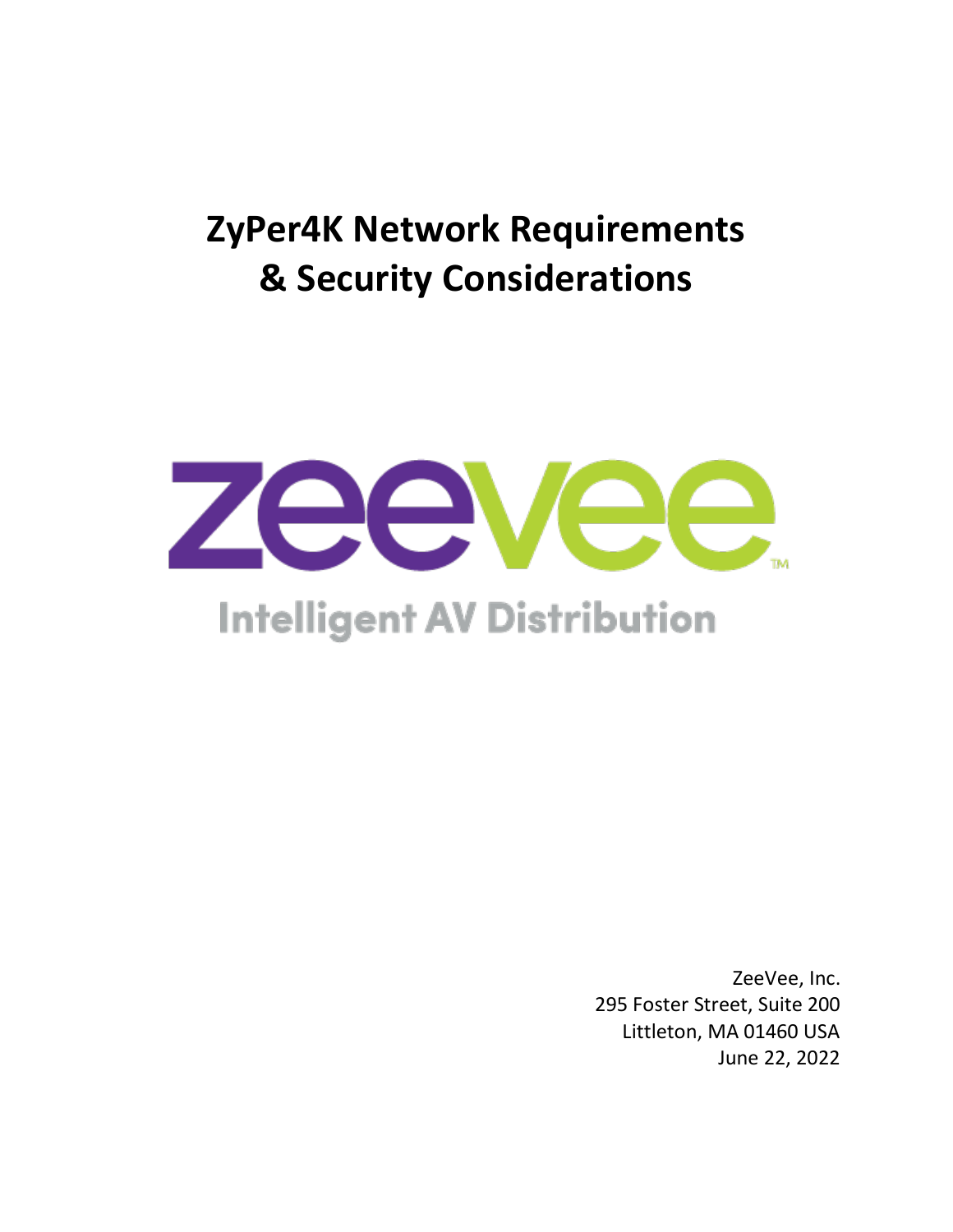



## Table of Contents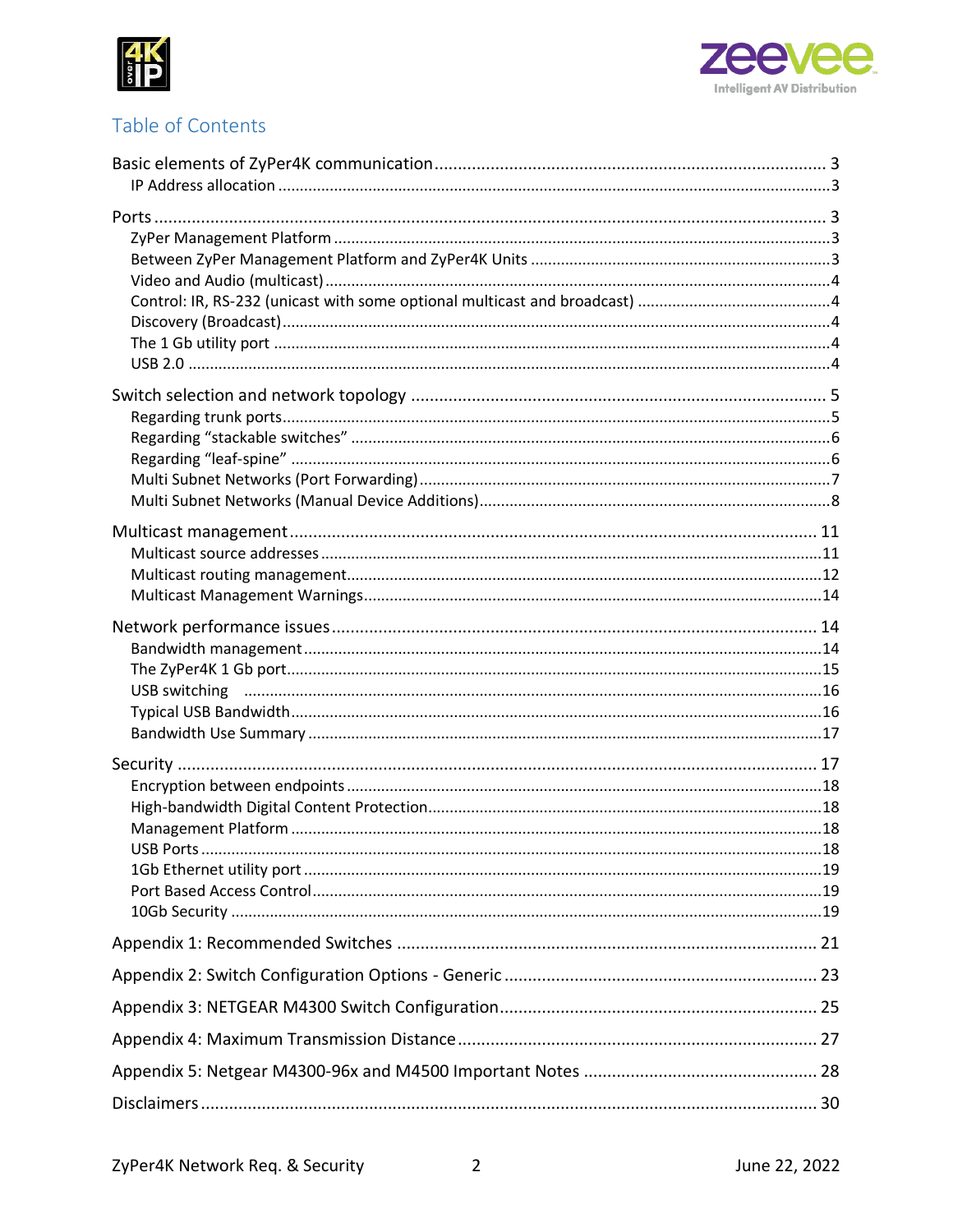



## <span id="page-2-0"></span>Basic elements of ZyPer4K communication

ZyPer4K uses layer 2 / layer 3 IPV4 protocols

## <span id="page-2-1"></span>IP Address allocation

IP Addresses for the ZyPer4K units can be allocated using any of the following mechanisms:

- 1. DHCP If a DHCP server is located on the network the ZyPer4K can be configured to obtain an IP address from this source.
- 2. Static The ZyPer4K units can always be configured manually with a Static IP address.
- 3. Link-Local The ZyPer4K will automatically assign a Link-Local address in the 169.254.x.x range if neither DHCP or Static address selection is used.

**Note:** When the ZyPer4K is equipped with an optional USB or Dante Transmitter module, the USB/Dante module itself will have a unique IP Address. This address is always acquired via DHCP or Link-Local mechanism. It is important that a DHCP server has a pool of addresses large enough to account for these USB/Dante IP Addresses as well as the ZyPer4K IP Address. The USB module cannot be assigned a Static address. The Dante Transmitter can be assigned a Static address.

## <span id="page-2-2"></span>Ports

The following Ports are used by the ZyPer4K and the ZyPer Management Platform

<span id="page-2-3"></span>ZyPer Management Platform

ZMP (GUI): TCP port 80 Telnet: TCP port 23 SSH: TCP port 22 FTP: (default) TCP ports 20 and 21 FTP: (passive) TCP ports 21 and some ports >1023

<span id="page-2-4"></span>Between ZyPer Management Platform and ZyPer4K Units

General communications: UDP port 6969 and 6970 RS232: UDP ports 10001 to 10004 USB: UDP port 6137 (Note USB support is optional except on XS units)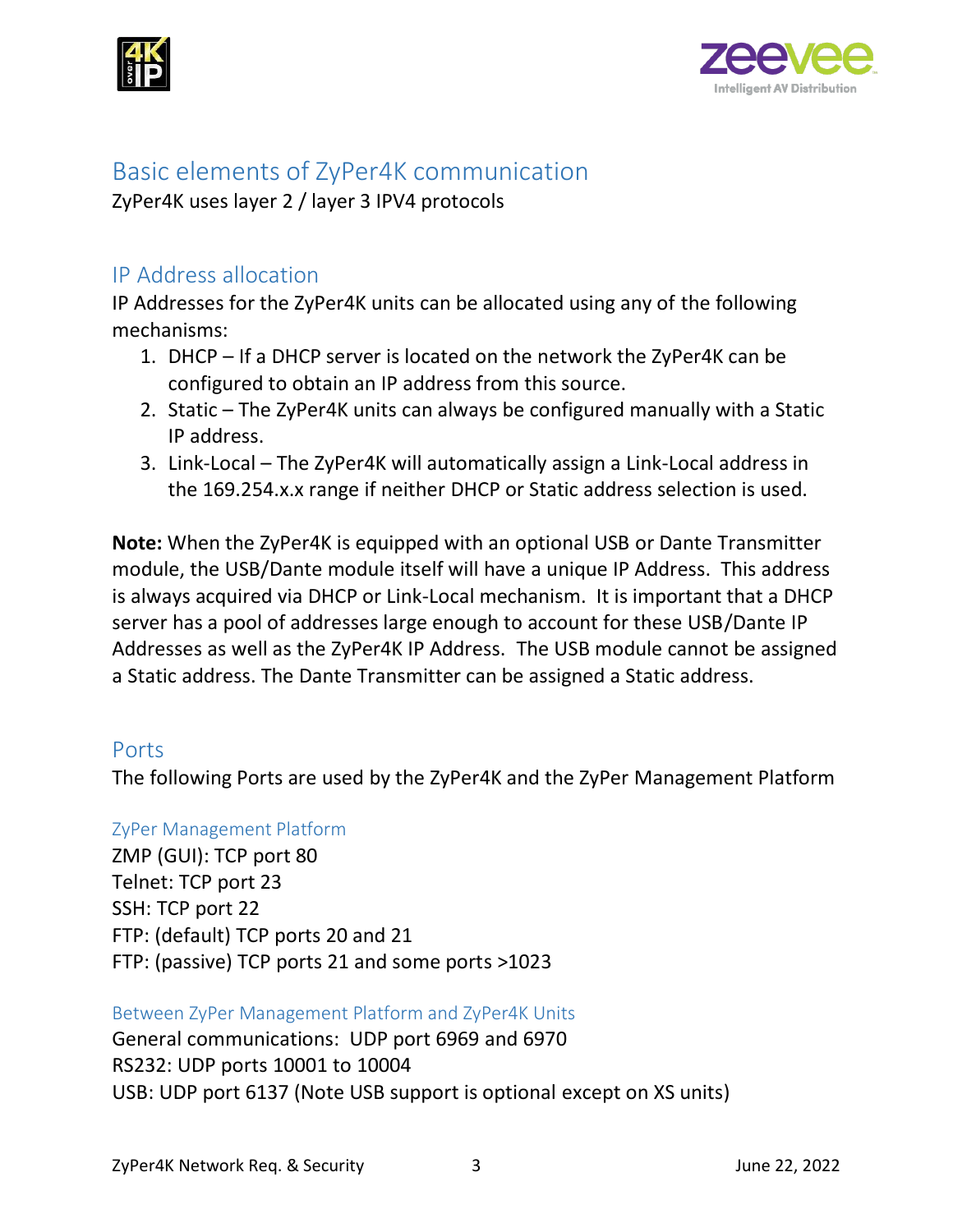



## <span id="page-3-0"></span>Video and Audio (multicast)

The focus of ZyPer4K is transporting high resolution video and audio data across 10 Gb Ethernet networks. A typical video data stream consumes three to nine gigabits per second, depending on its resolution format. In order to manage this bandwidth, the basis of ZyPer4K's AV transmission protocol is multicasting. This way, these high data rate streams are only sent through ports across links where they are needed. Some of the most serious considerations for network deployment – especially in multi- switch environments – are around ensuring that the network is setup to handle this properly. Bandwidth management is a key design consideration. Any significant loss of data (due to oversubscription or other reason) will result in visible on-screen problems. Ensuring that high data rate streams are routed *only* where they are needed is critical.

## <span id="page-3-1"></span>Control: IR, RS-232 (unicast with some optional multicast and broadcast)

ZyPer4K carries various low-speed control communications as well. These signals are typically triggered by a user-facing control system and are used to control things like turning on and off a display. Infrared signals and RS-232 signals are included here. These packets are typically sparse, and data rates are in kilobits per second. The data packets are always unicast between the ZyPer Management Platform and ZyPer4K endpoints. Sometimes the communication is directly between endpoints.

## <span id="page-3-2"></span>Discovery (Broadcast)

ZyPer4K runs its own auto-discovery mechanism. It relies on broadcast communication between all endpoints and the ZyPer Management Platform.

## <span id="page-3-3"></span>The 1 Gb utility port

The ZyPer4K units include built-in Ethernet switching capability, in order to provide 1 Gb connectivity that can be piped through the 10 Gb link.

## <span id="page-3-4"></span>USB 2.0

Some ZyPer4K products include the capability to distribute and switch USB traffic across the 10 Gb Ethernet network. In general, this USB functionality is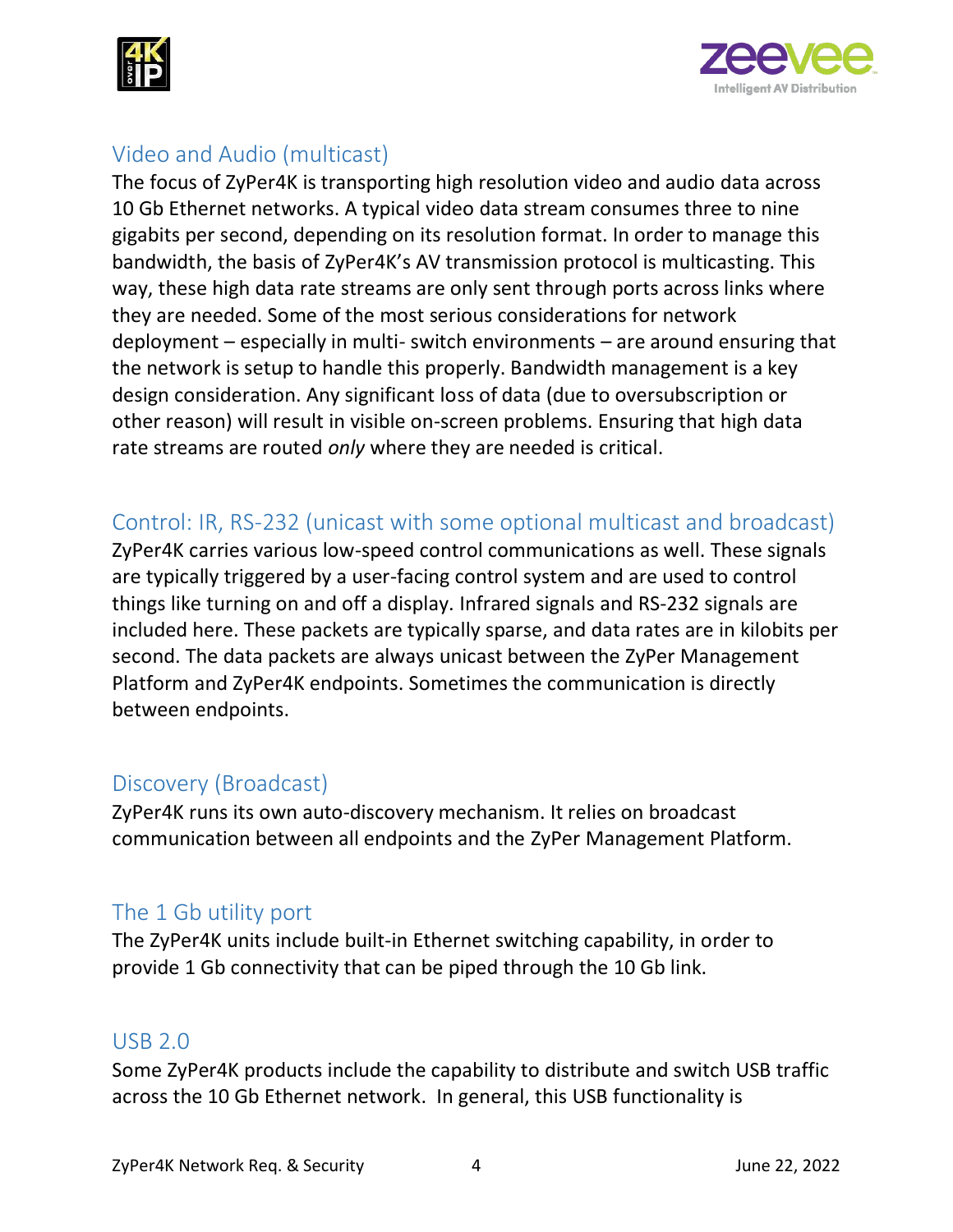



compatible with any type of USB device. However, the consumption of Ethernet bandwidth by the USB devices must be considered in the system design.

## <span id="page-4-0"></span>Switch selection and network topology

ZyPer4K is compatible with any 10 Gb Ethernet switch that has Layer 2/3 "nonblocking" switching capabilities. Support for multicast, IGMPv2 with IGMP snooping and IGMPv2 fast-leave is required.

When IGMPv2 fast-leave is configured; when the device receives a leave message, it immediately stops forwarding to that port.

Most switches' default behavior is to broadcast packets. Watch out for this and make sure to enable IGMP Snooping before trying to use ZyPer4K.

#### **Important Notes:**

- 1. If using switching/L2 network with IGMP snooping
	- a. Cannot have a multicast router anywhere in the network
	- b. If more than one switch, cannot have proxy querier running
	- c. If using Netgear, then more than one switch is fine since it does not require a proxy querier

d. If using Cisco, then can only have one switch since it requires a proxy querier to be running

- 2. If using multicast routing with PIM/Sparse-mode
	- a. Each switch must be acting as a router, separate subnets/VLANS.
	- b. Each switch needs to be a Rendezvous Point in order to ensure shortest-path routing.
	- c. Devices will not be discovered automatically unless broadcast forwarding is enabled between subnets for the devices.
		- i. Or, manually add devices using the API

**Note:** ZyPer4K devices support IGMPv2 but are compatible with IGMPv3 networks. (Routers)

#### <span id="page-4-1"></span>Regarding trunk ports

QSFP ports can usually be configured as single 40 Gb trunk port or as four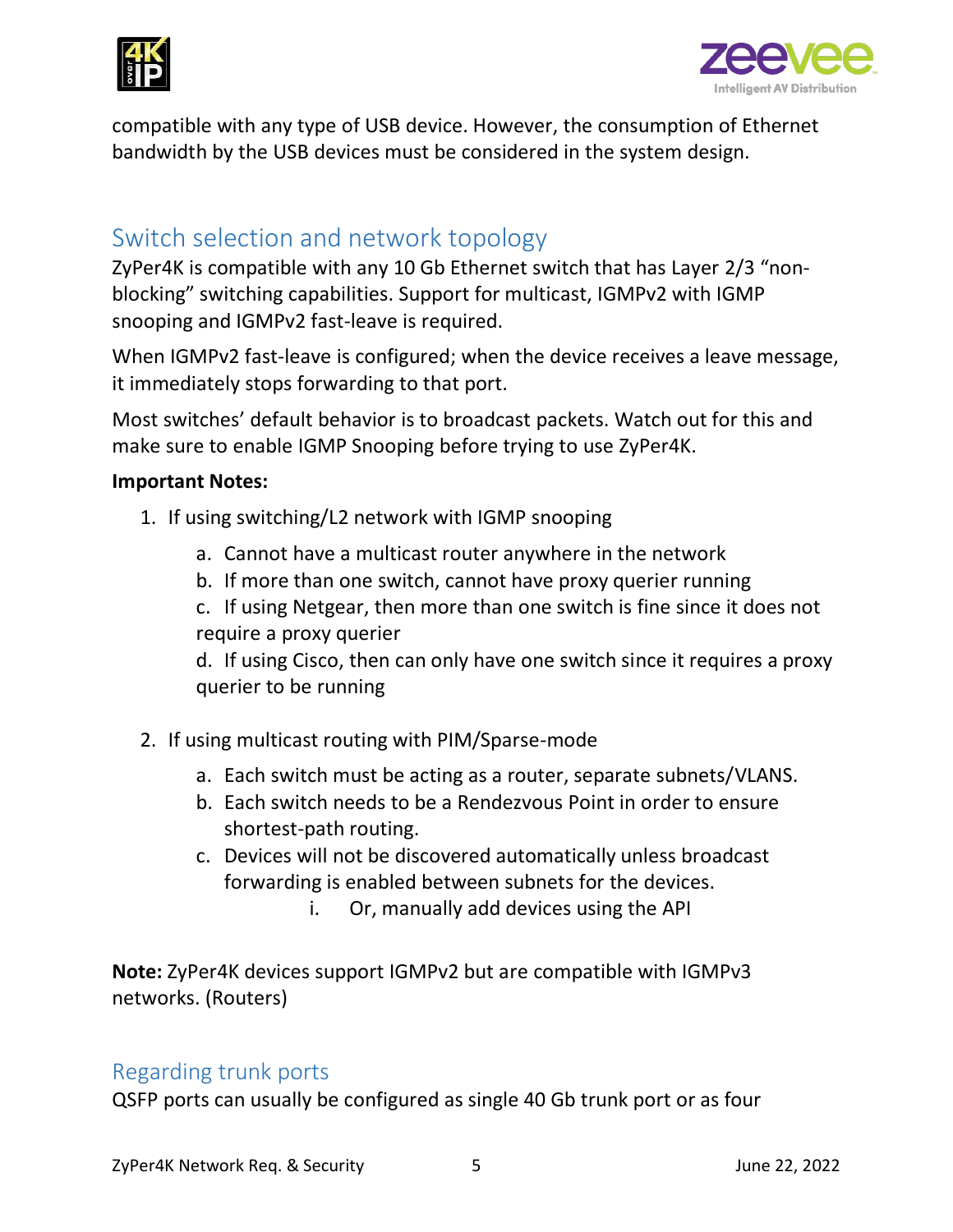



independent 10 Gb ports. If you intend to use the port as a high bandwidth link to another switch, be sure to configure it as a 40 Gb trunk port. Otherwise you're just adding extra 10 Gb ports to your switch, and if you connect them all to the same switch, you made a loop, and 3 ports will get shut down, leaving you with only 10 Gb between the switches.

## <span id="page-5-0"></span>Regarding "stackable switches"

A stackable switch works with other stackable switches to present themselves as one cohesive "single switch." The entire system can be easily configured from a single IP address. This type of system is compatible with ZyPer4K, but note that bandwidth must still be managed. Typically, a system of stackable switches is *not*  fully non-blocking, meaning that there will be bottlenecks (often 40 Gb links between switches with 24, 48, or more 10 Gb ports). Bandwidth demands of the ZyPer4K system must be compared against the user requirements (how much video must be routed over the stacking ports to meet the user requirements) and all this must be considered in the design of the system's connectivity.

## <span id="page-5-1"></span>Regarding "leaf-spine"

Leaf-spine comes into play when number of endpoints surpasses the size of a single switch. ZyPer4K devices connect to leaf switches and leaf switches connect to spine switches. Leafs mesh into spines meaning that every leaf is connected to every spine. This is compatible with ZyPer4K but like for Stackable switches, bandwidth has to be managed where the limiting factor will be the trunk bandwidth between leaves and spines.



**Figure: Illustration of leaf-spine topology**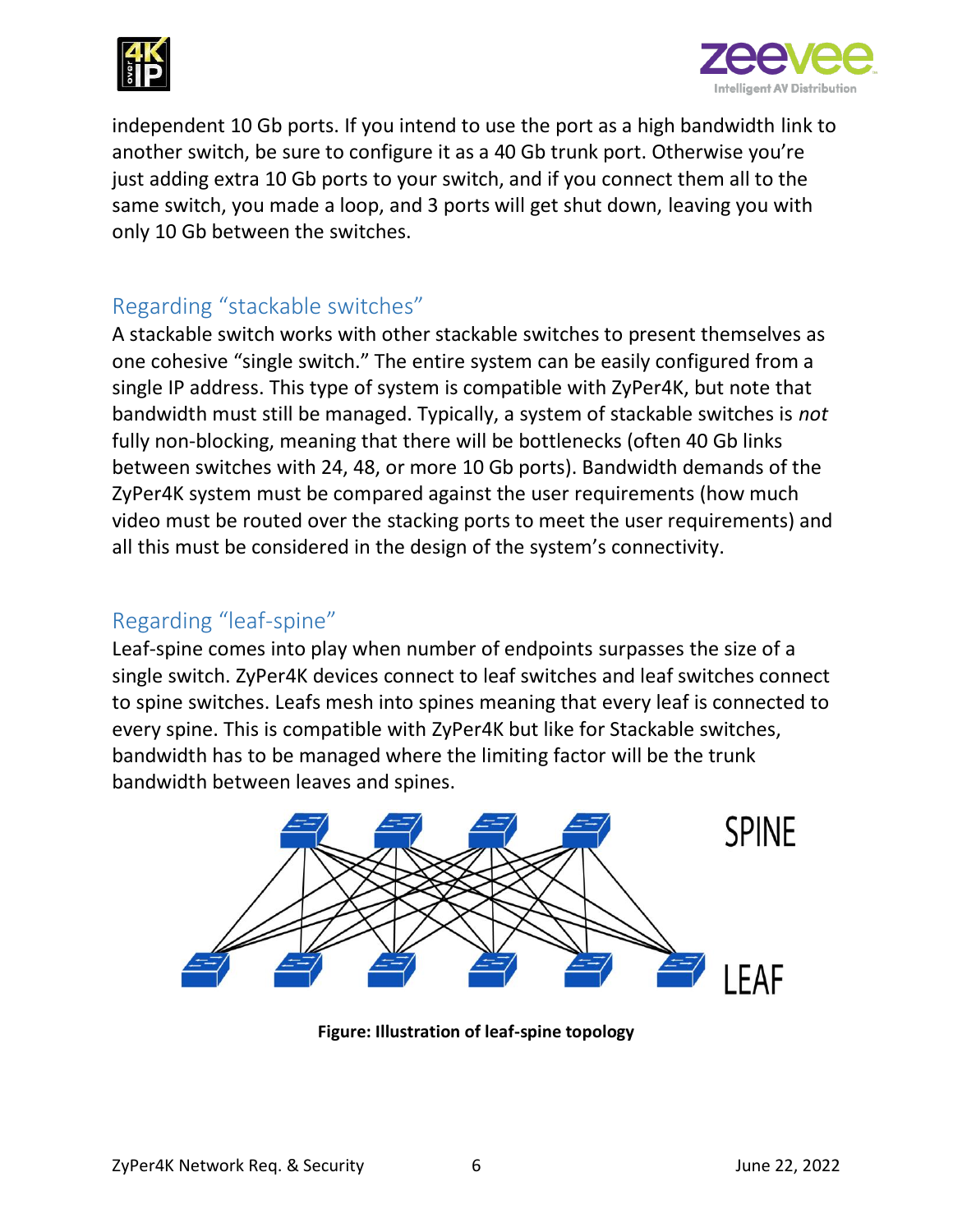



## <span id="page-6-0"></span>Multi Subnet Networks (Port Forwarding)

It is strongly recommended that the ZyPer4K system be deployed on a single dedicated video network. This allows the endpoint discovery system to easily find and identify encoders and decoders in the system. It is possible however to deploy the ZyPer4K on a multi subnet network. In this case steps must be taken to ensure that the devices can all be discovered and managed by the ZyPer Management Platform (ZMP).

**Note:** The instructions below involve advanced network configuration and management concepts. A qualified network engineer should be involved in making these configuration updates and the network switch provider may need to be consulted to ensure support of needed features.

The ZyPer4K encoders announce themselves to the ZyPerMP management platform using a UDP allnets broadcast packet (destination 255.255.255.255). These announcement packets will typically not pass through a network router since they are an IP broadcast. Therefore, in order for the ZyPer Management Platform to successfully discover the ZyPer4K devices, they are required to be in the same broadcast domain (or VLAN).

In order to allow the ZeeVee Management Platform to discover the ZyPer4K encoders and decoders we utilize a feature called UDP port forwarding on the switches. In a standard configuration the routing switches will not forward an IP broadcast packet received on one VLAN to other VLANs. UDP port forwarding will be configured on the switches in order to forward specific UDP broadcast packets received from the VLANs where the encoders and decoders are placed to the VLAN where the ZMP is located. Once this is done, the ZMP is able to successfully discover and manage the encoder and decoder devices. ZyPer4K Encoders and Decoders send UDP packets on port 6969 in order to advertise themselves to the ZMP. By creating UDP port forwarding polices on the routing switches, we can arrange for those packets to be delivered to the ZMP to allow it to discover and manage them.

The diagram in the figure below shows how the UDP policies are configured to forward the advertisement packets to the ZyPer Management Platform on VLAN1.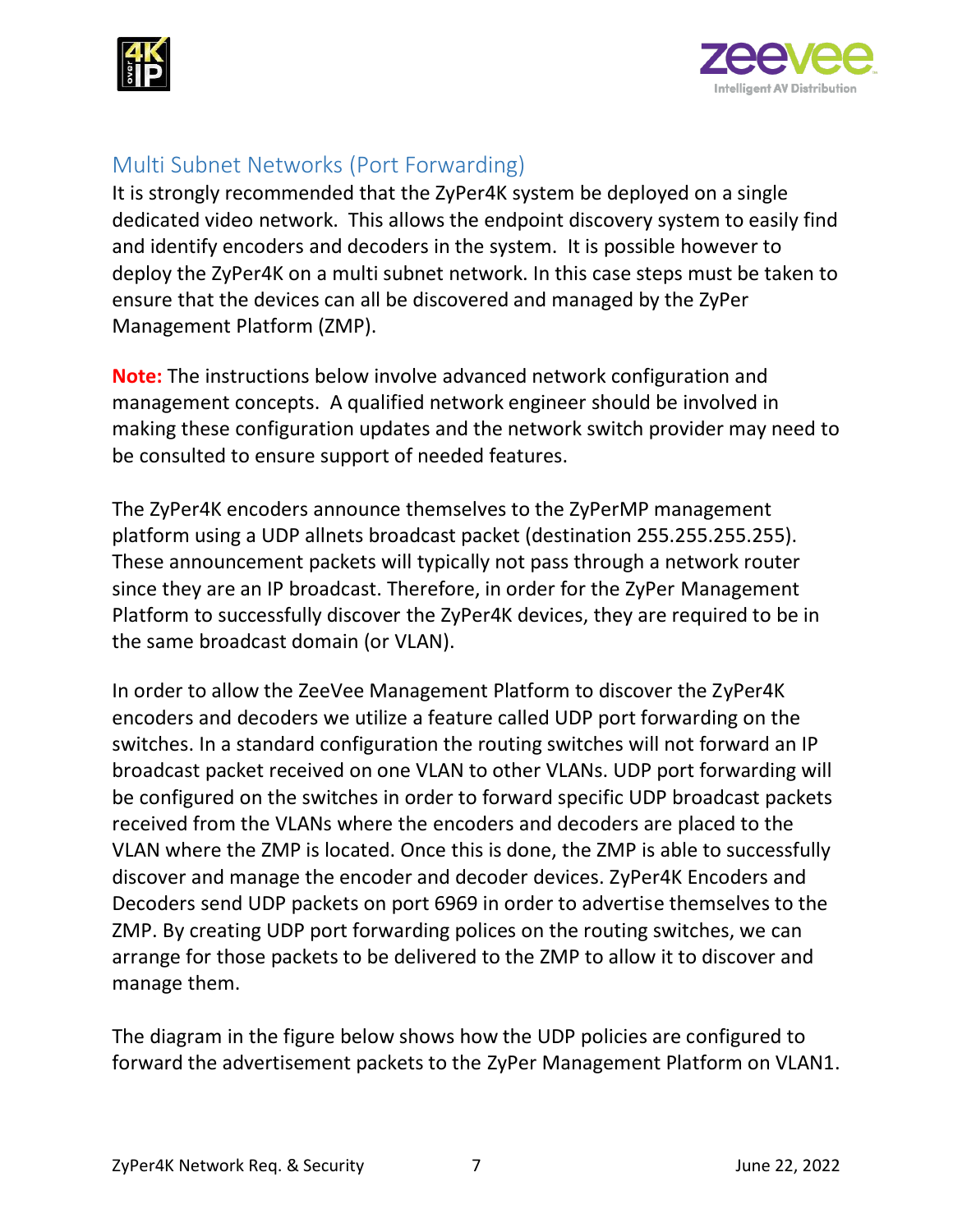





**Special Note:** ZyPer4K endpoints that contain USB need to also have UDP port 6137 forwarded from the ZMP to all endpoint VLANs.

## <span id="page-7-0"></span>Multi Subnet Networks (Manual Device Additions)

It is strongly recommended that the ZyPer4K system be deployed on a single dedicated video network. This allows the endpoint discovery system to easily find and identify encoders and decoders in the system. It is possible however to deploy the ZyPer4K on a multi subnet network. In this case steps must be taken to ensure that the devices can all be discovered and managed by the ZyPer Management Platform (ZMP).

**Note:** The instructions below involve advanced network configuration and management concepts. A qualified network engineer should be involved in making these configuration updates and the network switch provider may need to be consulted to ensure support of needed features.

It is possible to manually tell the ZyPer Management Platform the IP Address of ZyPer4K devices that are located on a different VLAN/Subnet than the ZMP itself.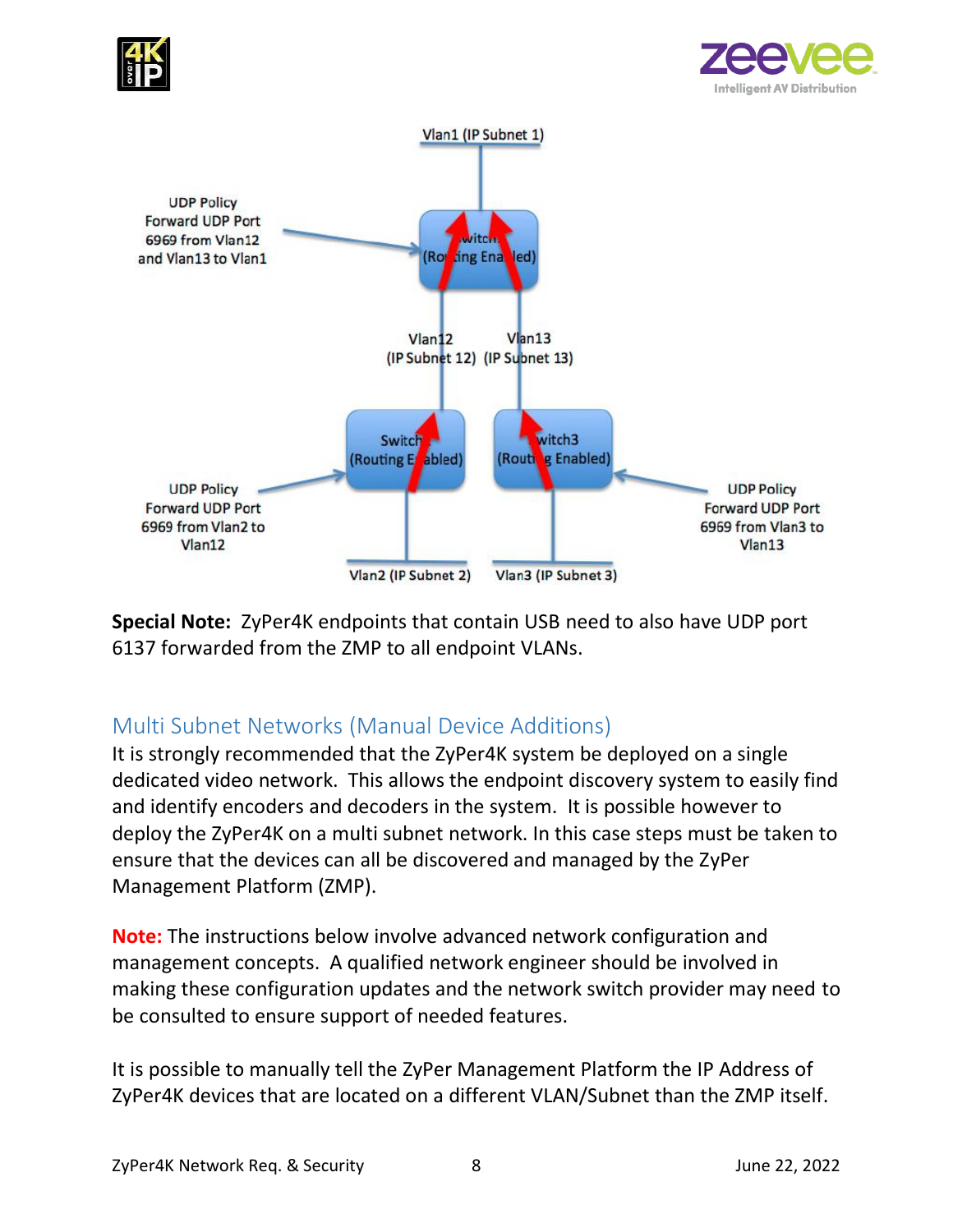



The example below is a case with two different VLANs/Subnets.



The ZyPer4K Endpoints are located on VLAN 10 and the 192.168.10.X subnet. The ZyPer Management Platform is on VLAN 20 and the 192.168.20.X subnet.

The ZMP will automatically discover any ZyPer4K endpoints located on VLAN 20. The ZMP will NOT automatically discover any ZyPer4K endpoints located on VLAN 10. However, given the proper circumstances, the ZyPer4K endpoints on VLAN 10 can be manually added to the ZMP for control.

For this to work, the network MUST be configured to route traffic between VLAN 10 and VLAN 20. How to configure the network to allow routing between VLANs is beyond the scope this document and should be done by a qualified network engineer. A simple test to confirm routing is that a device in VLAN 10 can ping a device in VLAN 20.

The ZyPer4K endpoints need to have a known IP Address. The IP Address should either be assigned by a DHCP server or assigned statically.

Once this is done, the user needs to log into the ZMP Command Line Interface (CLI). Example: telnet 192.168.20.78 based on the drawing above.

The ZMP configuration is shown below:

Zyper\$ show server config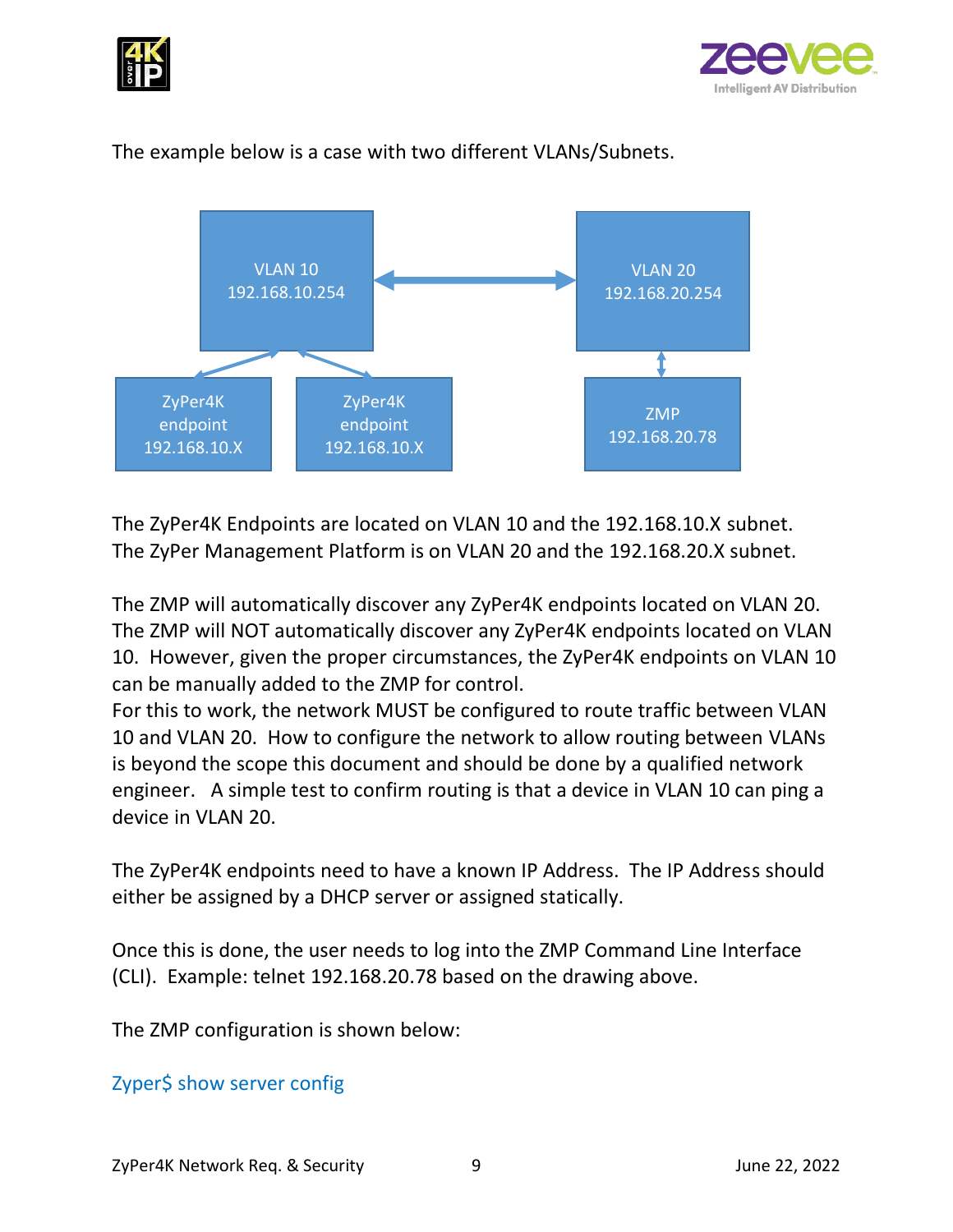



server(192.168.20.78);

 server.gen; autoEdidMode=enabled, redundancy=enabled server.ipServerAddress; mode=dhcp, address=192.168.20.78 server.ipManagementAddress; mode=none, address=NA server.ntpServer; address=129.6.15.28 server.telnetAccess; mode=enabled server.encoderDefault.edid; audio=allowCompressed server.dataTunnelMode; telnet=telnetHandshakeMode server.logging; level=3 server.isaac; address=192.168, subsystemId=Wallyworld **Success** 

Now use the "add device" command to manually add the ZyPer4K endpoints. Zyper\$ add device ipAddress 192.168.10.81 **Success** 

In the above example, the IP Address of a ZyPer4K endpoint located in VLAN 10 is 192.168.10.81

ZyPer4K endpoints need to be added one at a time.

You can get a listing of all "user added" devices with the "show device userAdded" command.

```
Zyper$ show device userAdded
device(d8:80:39:eb:1c:ee);
  device.gen; model=Zyper4K, type=encoder, name=London, state=Up, 
uptime=0d:18h:32m:36s, lastChangeId=55
  device.ip; address=192.168.10.79
device(d8:80:39:59:f1:ff);
  device.gen; model=Zyper4K, type=decoder, name=Right, state=Up, 
uptime=0d:18h:32m:36s, lastChangeId=52
  device.ip; address=192.168.10.81
device(d8:80:39:59:af:be);
  device.gen; model=Zyper4K, type=decoder, name=Left, state=Up, 
uptime=0d:18h:30m:5s, lastChangeId=56
  device.ip; address=192.168.10.82
```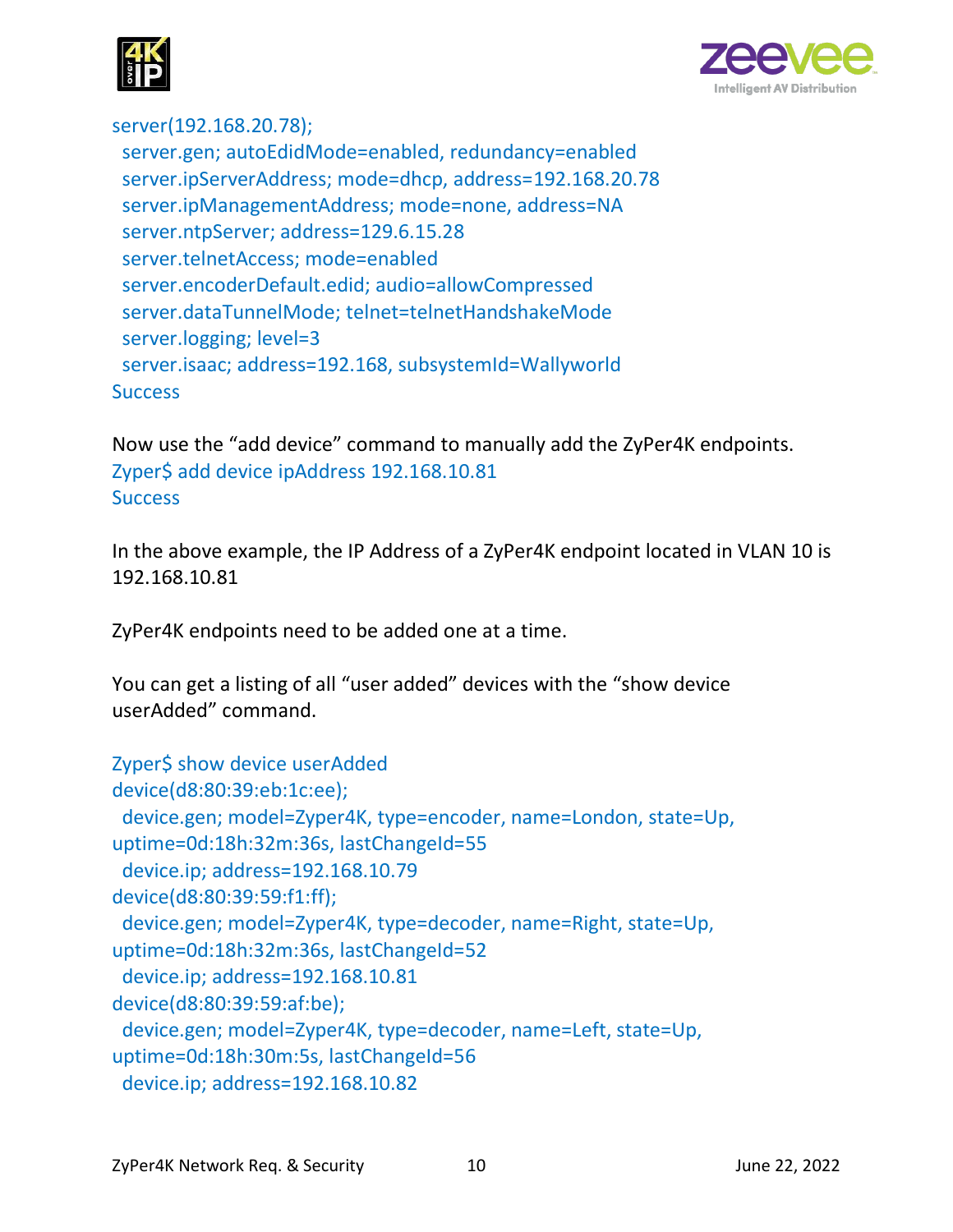



device(d8:80:39:5a:69:a9); device.gen; model=Zyper4K, type=encoder, name=Laptop, state=Up, uptime=0d:18h:32m:36s, lastChangeId=70 device.ip; address=192.168.10.96 **Success** 

Note that when using the "add device" command it is no longer required to perform port forwarding on port 6969. This is automatically handled by the ZyPer Management Platform.

Note that for ZyPer4K endpoints to stream audio/video between VLAN 10 and VLAN 20 the network must be configured to pass multicast traffic between the VLANs. That is another topic beyond the scope of this document.

## <span id="page-10-0"></span>Multicast management

In order to minimize overall bandwidth consumption, ZyPer4K relies on multicast routing for distributing audio and video data. The basic idea is to *only* send AV data through switch ports where it is needed. **IGMP Snooping must be enabled**. As few as two video streams at 4K can oversubscribe a 10 Gb link, so getting multicast right is critical.

*Important note: the switch must be configured to drop any packets from a multicast stream with no subscribers. Some switches could treat such packets as broadcast and impact the bandwidth and performance of the entire network.* 

## <span id="page-10-1"></span>Multicast source addresses

The ZyPer Management Platform is responsible for assigning multicast source addresses to transmitters. Each transmitter will be assigned three or four source addresses. Separate source addresses are used for:

- Video, including the embedded audio from an input video source
- Scaled video, including the embedded audio from an input video source o Note: This feature provides video/audio for Multiview windows
- Audio that has been extracted from the input video source stream
- Audio brought into the transmitter via I2S (*e.g.*, analog audio input)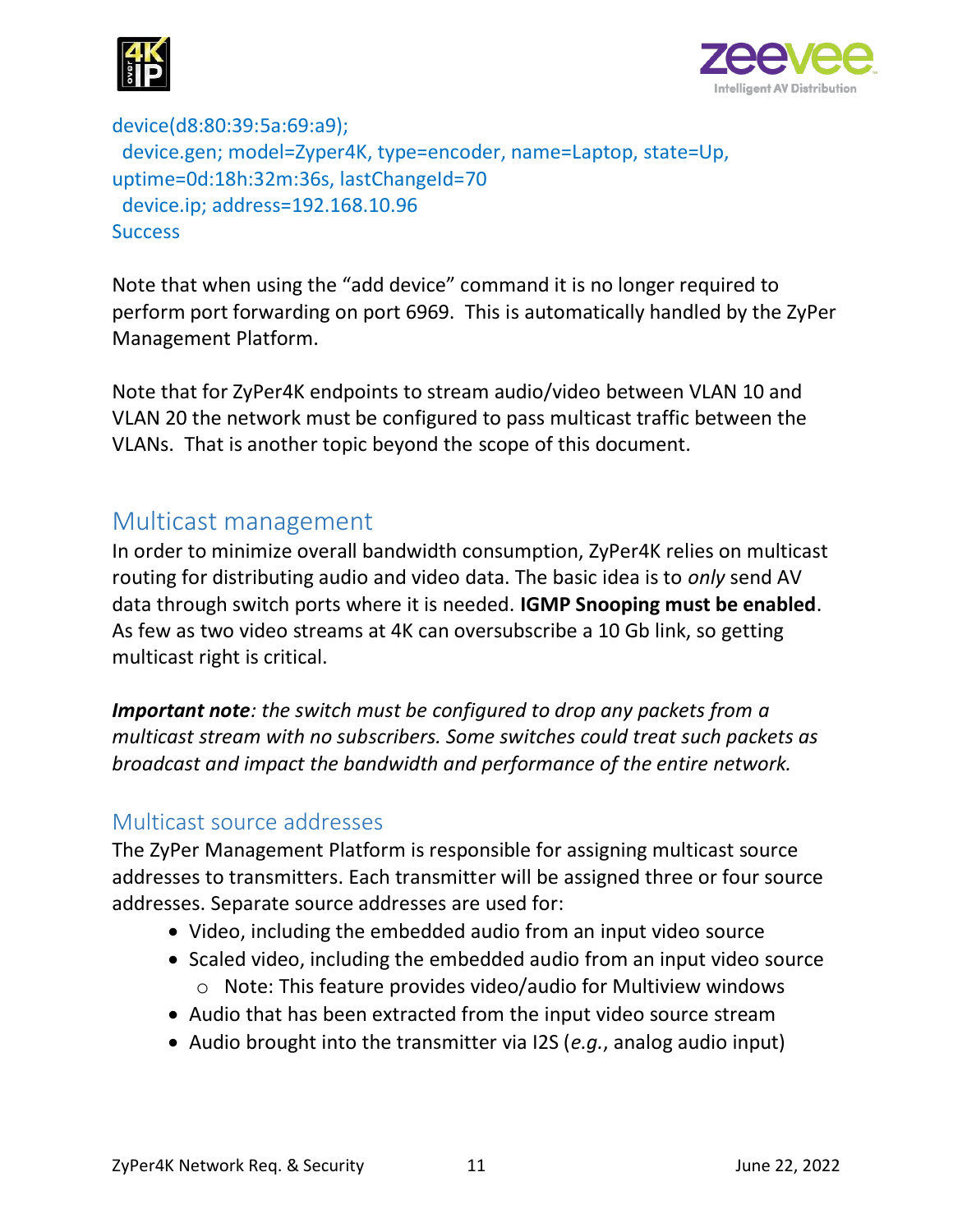



ZyPer4K encoders must be assigned multicast addresses in the range of 224.1.1.1 to 239.255.255.255. (Must have API version 2.0 or greater installed.) You can assign a specific range to not conflict with other multicast devices on the network.

Note that addresses 224.1.1.253 and 224.1.1.254 are reserved.

Multicast addresses for each encoder can be assigned manually by the user. This can be accomplished all at once with a single command:

#### *Set All API command example:*

set device encoders sendIpMcastRange 224.1.2.1 224.1.3.255

**Note:** This feature/command is enabled in API version 1.4 and above.

The above command will set all 3-4 multicast addresses for every encoder

- Video, including the embedded audio from an input video source
- Scaled Video, including the embedded audio from an input video source
	- o Note: This feature provides video/audio for Multiview windows and is only supported with ZyPer4K units with HDMI 2.0 capability
- Audio that has been extracted from the input video source stream (Downmix audio)
- Audio brought into the transmitter via I2S (*e.g.*, analog audio input)

## <span id="page-11-0"></span>Multicast routing management

In a single switch environment, IGMP suffices to enable the switch to understand which traffic must be routed to which ports. In a ZyPer4K system, the switch will only transmit video to those ports where a ZyPer4K receiver has requested a particular stream. In a multi-switch environment, higher-level protocols must be employed so that "switch X" can understand which streams are demanded by receivers connected to "switch Y." If this is not carefully managed, trunk links can easily be oversubscribed by multiple (dozens or more) streams of 8 Gb video.

The basic communication flow is:

- 1. Switch X is connected to switch Y via a 40 Gb trunk link. No video traffic is currently passing between them.
- 2. Transmitter 1 is connected directly to switch X, and sending stream A into that switch.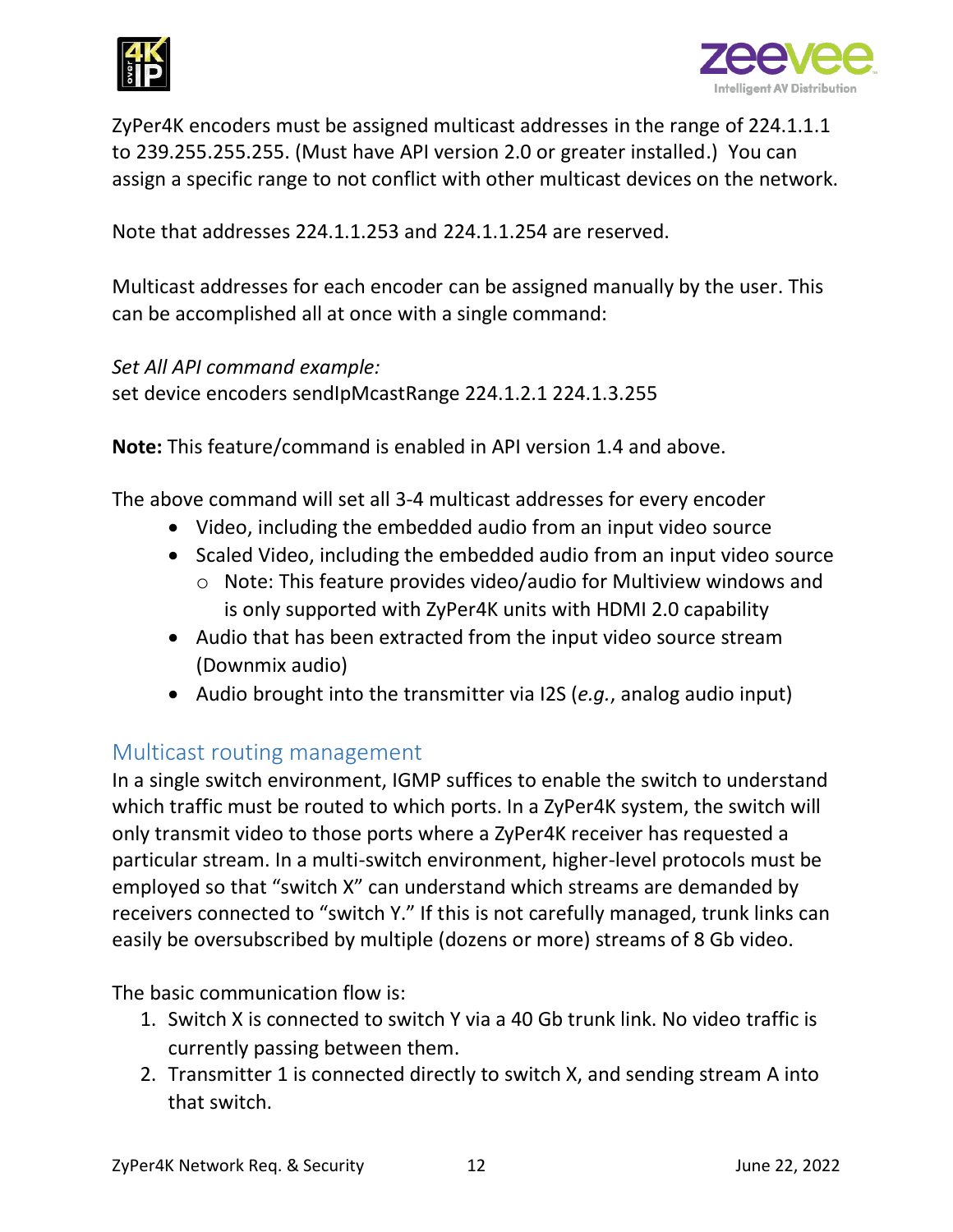



- 3. Switch X needs to notify switch Y that stream A exists. Stream A still does not traverse the trunk link.
- 4. Receiver 1 is also connected directly to switch X, and makes an IGMP request to switch X for stream A.
- 5. Switch X begins routing stream A to receiver 1, who displays the video signal. Still there is NO video traffic across the trunk port between switches.
- 6. ZyPer4K receiver 2 is connected directly to switch Y.
- 7. ZyPer4K receiver 2 requests stream A by issuing an IGMP request to switch Y (which receiver 1 is connected to directly).
- 8. Switch Y realizes that it does not have access to stream A, but switch X has notified switch Y about stream A.
- 9. Switch Y sends a request to switch X to provide stream A across the trunk link.
- 10.Switch X complies, begins routing stream A across the trunk link to Switch Y, and switch Y begins providing stream A to receiver 2.
- 11.Later, if receiver 2 releases his IGMP subscription to stream A (and no other receivers on switch Y have requested stream A), then stream A should be removed from the trunk link.



Receiver 2 Stream A

The implementation of these higher-level protocols is vendor specific. One example of such a protocol is Protocol Independent Multicast (PIM), implemented by Extreme Networks and others.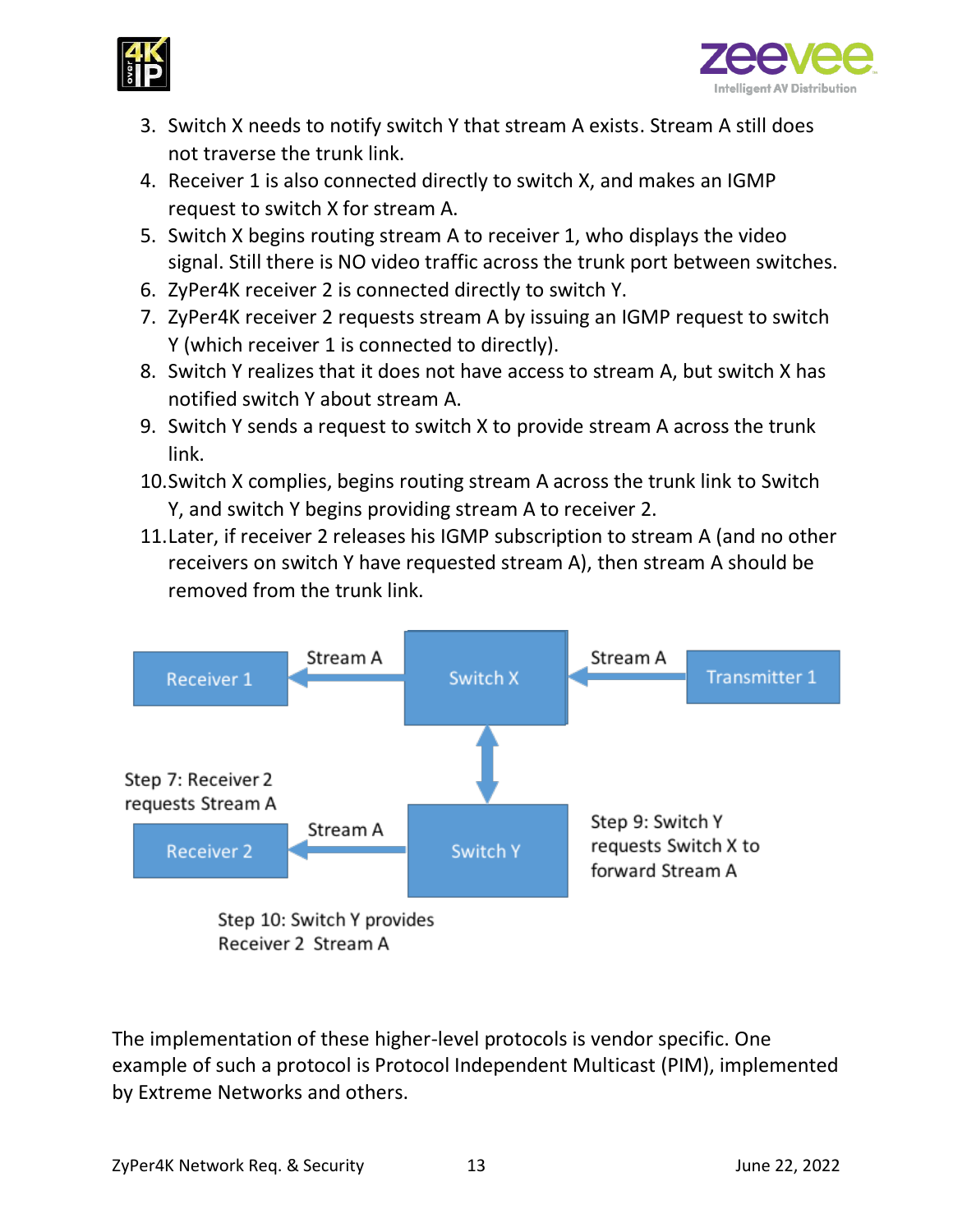



## <span id="page-13-0"></span>Multicast Management Warnings

It is critical that the Network does not contain a multicast router. The presence of a multicast router will cause fatal errors to the ZyPer4K multicast delivery system.

The Network should also not contain an IGMP Querier as this will also cause fatal errors to occur with the ZyPer4k multicast delivery system. Note that in a single Switch solution IGMP Query can be enabled on the Switch without causing any issues. (Netgear has a special implementation that works with IGMP Query enabled)

# <span id="page-13-1"></span>Network performance issues

## <span id="page-13-2"></span>Bandwidth management

The ZyPer4K video system has no tolerance for link oversubscription. Lost packets translate to lost pixels on screen. Video data is transmitted via UDP, so there is no retransmission (since retransmitted packets would be too late anyway). There is intelligence built in to mask small errors (by filling in surrounding or previous pixels, *etc*.), but any significant loss of data will result in significant image problems on screen.

The easiest solution is to design a fully non-blocking network. This is relatively straightforward for smaller systems, with affordable "top of rack" switches ranging to around 100 non-blocking ports. Beyond that size, blade-based systems of non-blocking switches exist, but can be expensive. A spine and leaf architecture may be more affordable, and also may fit more neatly in the physical layout of the network.

To design a cost-efficient system, the video routing use cases must be carefully considered and weighed against bandwidth availability.

The following table gives a summary of how much data a ZyPer4K video stream consumes. The data rate does scale up and down with video format (resolution, frame rate, *etc*). It is critical that the network is designed to handle the worst-case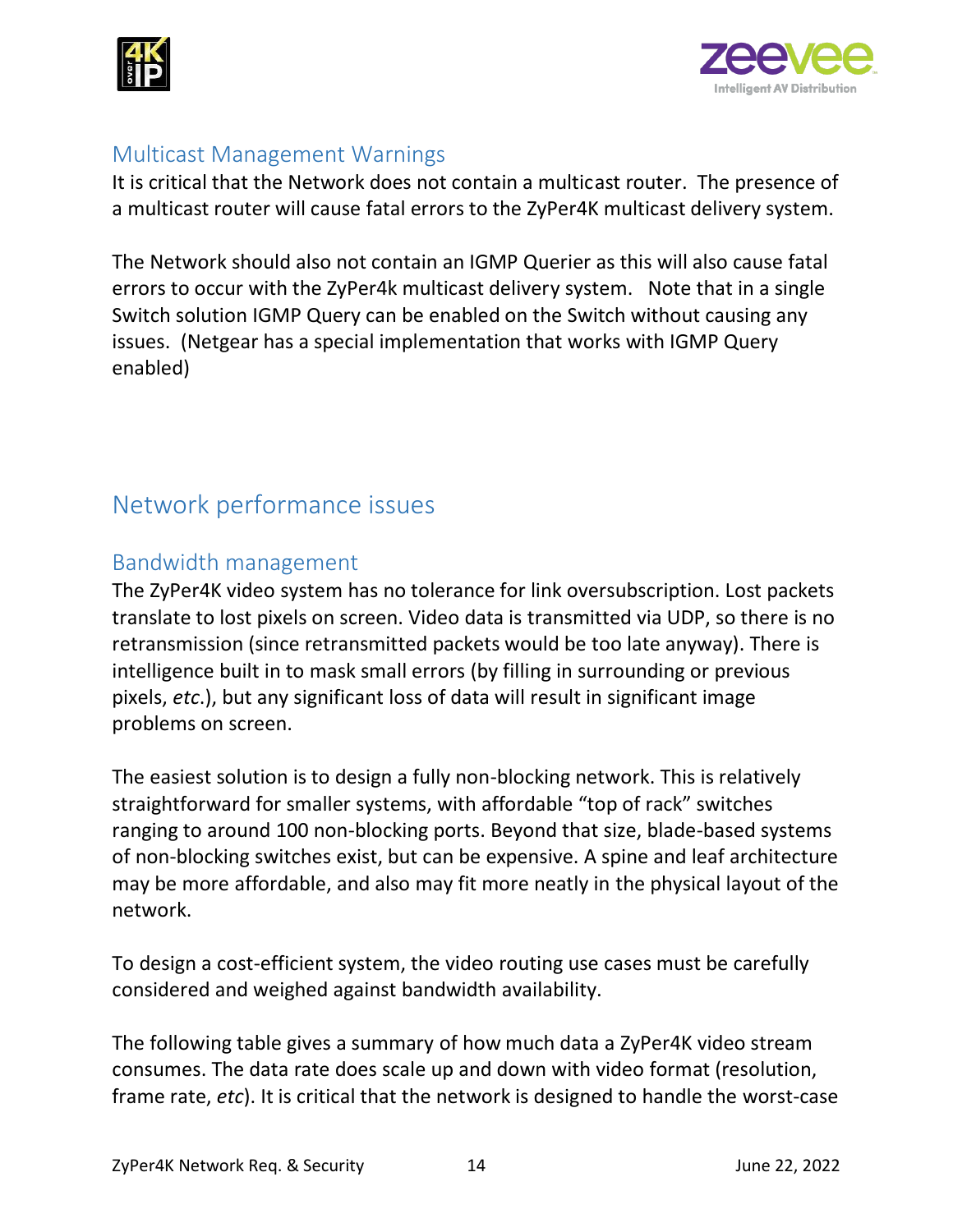



routing scenario demanded by the use cases. Special attention must be paid to the bottlenecks – the 40 Gb trunk ports between 10 Gb switches.

| Resolution          | Frame<br>Rate            | <b>Bit</b><br>Depth | Chroma | Ethernet<br>bandwidth<br>consumed (Gbps) | <b>Notes</b>                                                          |
|---------------------|--------------------------|---------------------|--------|------------------------------------------|-----------------------------------------------------------------------|
| 1280x720            | 60 <sub>p</sub>          | 8-bit               | 4:4:4  | 1.6                                      |                                                                       |
| 1920x1080           | 60 <sub>p</sub>          | 8-bit               | 4:4:4  | 3.4                                      |                                                                       |
| 1920x1080           | 8-bit<br>60 <sub>p</sub> |                     | 4:2:2  | 2.2                                      |                                                                       |
| 3840x2160           | 30 <sub>p</sub>          | 8-bit               | 4:4:4  | 6.4                                      |                                                                       |
| 3840x2160           | 60 <sub>p</sub>          | 8-bit               | 4:4:4  | 8.7                                      | Compressed<br>from 13 Gbps                                            |
| Multiview<br>Window | 30p                      | 8-bit               | 4:4:4  | 9.5                                      | Maximum<br>bandwidth at<br>Decoder for all<br>streams in<br>multiview |

## <span id="page-14-0"></span>The ZyPer4K 1 Gb port

ZyPer4K products include a 1 Gb "courtesy port" whose traffic is piped back through the main 10 Gb AV port of the endpoint. The ZyPer4K units include an Ethernet switch built in, which is how this traffic is connected back to the 10 Gb network.

A few notes on this port:

- The 1 Gb port does not support jumbo packets
- There is no VLAN or priority assigned to the 1 Gb port
- ZyPer4K does not implement any form of STP or loop protection. The 1 Gb port must *never* be looped back to the same switch as the 10 Gb port.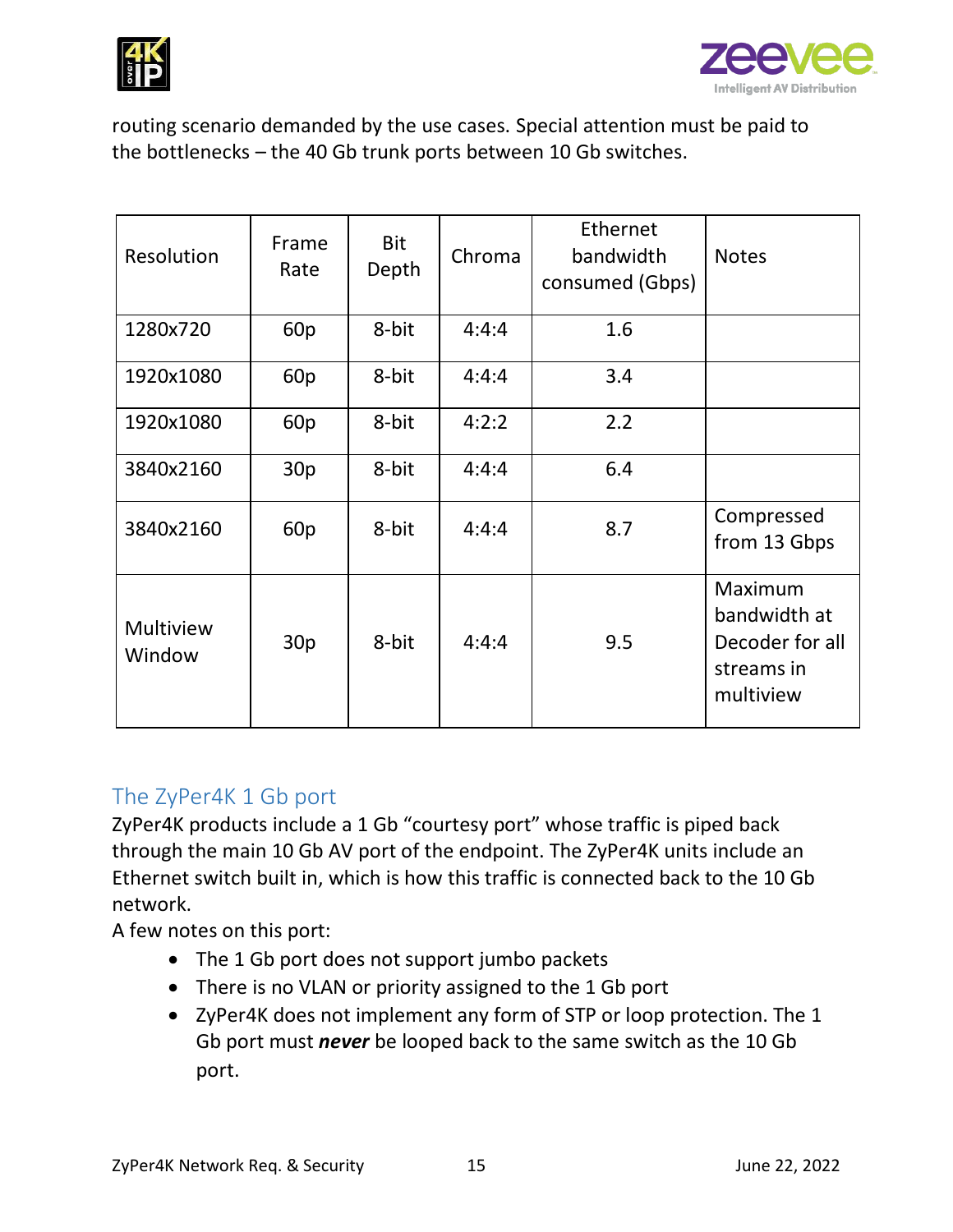



Because there is no priority assigned to this port, keep in mind that traffic from this port may trigger an oversubscription condition and cause video failures. This can be especially bad through trunk links. Consider a 48-port 10 Gb switch with a single 40 Gb uplink. Potentially 48 ZyPer4K endpoints could be connected, each with some Ethernet device on the 1 Gb port. If all of these devices were to maximize their bandwidth consumption (1 Gb each), that would be 48 Gb consumed without a single video link in place. Use of the 1 Gb port must be very carefully considered in complex multi-switch Ethernet networks.

## <span id="page-15-0"></span>USB switching

ZyPer4K products that include USB switching accomplish this over Ethernet through the use USB controller chipset. This chipset uses broadcast, multicast, and unicast communication to create the feature set. As long as the rules for handling ZyPer4K AV traffic are adhered to, then USB will work. There are no special additional rules for USB. However, do consider that USB traffic will also eat into system bandwidth. Complex Ethernet devices (webcams, data storage devices) can consume hundreds of megabits per second. When a point to point link is established between two USB endpoints, the Ethernet communication is unicast.

## <span id="page-15-1"></span>Typical USB Bandwidth

USB devices have instantaneous and operating bandwidths. For example, High Speed devices have an instantaneous bandwidth of 480Mb/s. However, real world throughput of an individual device is never the full transfer rate. USB devices connected to a PC, must share the available USB bandwidth. Each device does not have an instantaneous bandwidth of 480Mb/s. The typical operating bandwidth of several USB devices are shown in the table below to demonstrate the different bandwidths that might be encountered.

| <b>Device</b>                     | <b>Typical USB Bandwidth Required</b> |
|-----------------------------------|---------------------------------------|
| <b>Mouse</b>                      | $< 100$ Kb/s                          |
| Keyboard                          | $17$ Kb/s                             |
| <b>Flash Drive</b>                | $80$ Mb/s                             |
| Low Resolution / High Compression | $80$ Mb/s                             |
| Web Camera                        |                                       |
| DVD or CD Writer                  | $80$ Mb/s                             |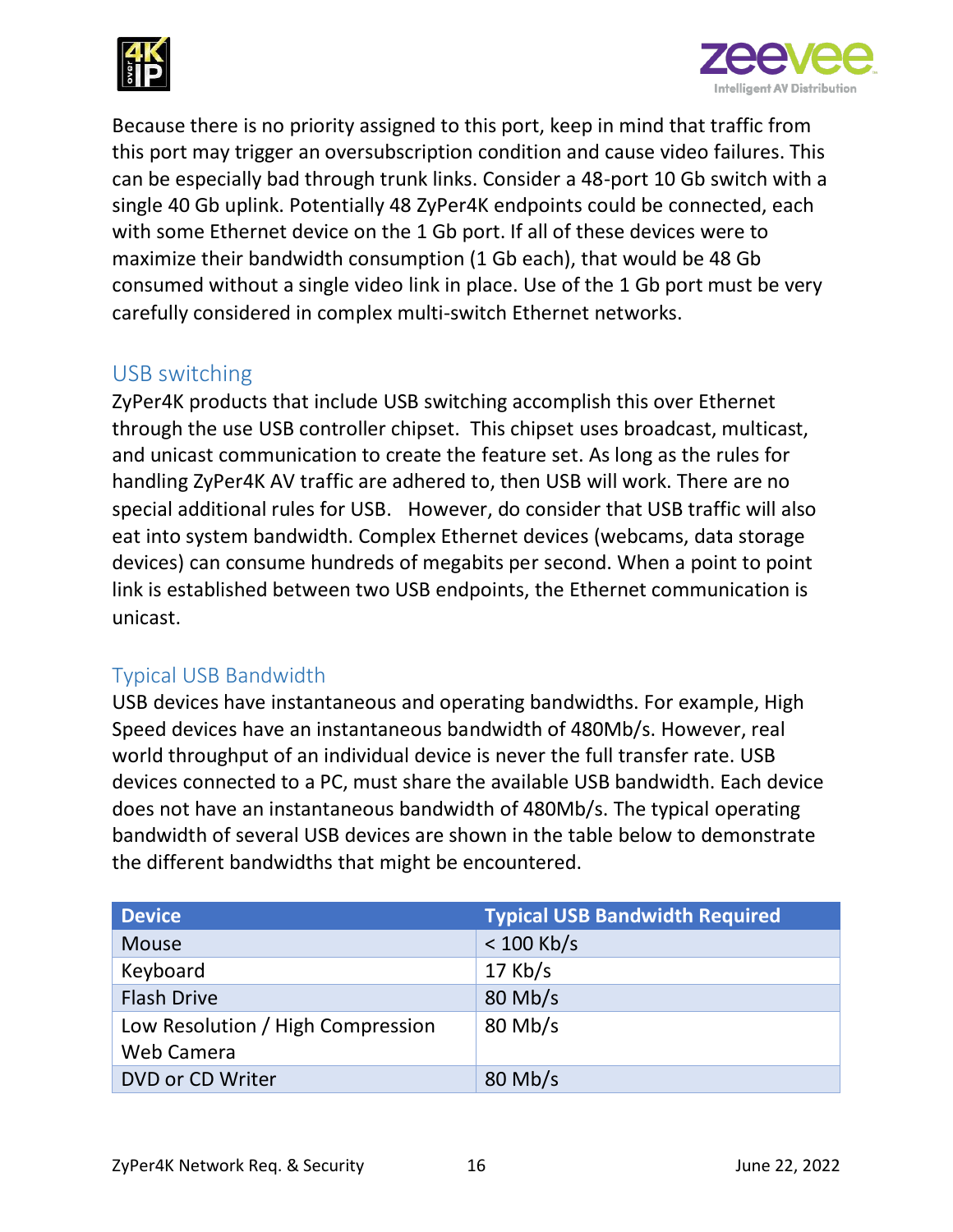



| Interactive White Board | $100$ Kb/s       |
|-------------------------|------------------|
| <b>Hard Disk</b>        | 336 Mb/s maximum |

#### <span id="page-16-0"></span>Bandwidth Use Summary

The ZyPer4K can transmit AV data from multiple sources simultaneously over the 10 Gb Ethernet port. These sources include: HDMI (Video and Audio), 1 Gb Utility port, USB 2.0 port, Analog audio, RS-232 port, IR port. Maximum bandwidth of each port is shown below:

| <b>ZyPer4K Port</b>         | <b>Maximum Bandwidth</b>                   |
|-----------------------------|--------------------------------------------|
| Primary AV input (HDMI,     | 13 Gbits/sec (3840x2160, 4:4:4 @ 60 Hz)    |
| DisplayPort, HDSDI, Analog) | (will be compressed to approximately 8.7   |
|                             | Gbits/sec maximum)                         |
| 1 Gb Ethernet               | 1 Gbit/sec                                 |
| <b>USB 2.0</b>              | 480 Mbits/sec                              |
| Analog Audio                | 2.3 Mbits/sec (48k x 24 bits x 2 channels) |
| <b>RS-232</b>               | 115 Kbits/sec                              |
| IR                          | 60 Kbits/sec                               |

## <span id="page-16-1"></span>**Security**

The ZyPer4K system with companion management platform implement several different security related features.

In an AV over IP system you can provide a level of security by keeping the video traffic private from the main network. This can be done as simply as adding a new VLAN for the AV equipment. Many customers create a dedicated AV network that is physically disconnected from the main network. The available Enterprise class management platform provides for two independent network interfaces to more easily separate the AV network from the corporate network.

Customers with highly secure networks will run vulnerability scans on all network devices. One of the tools that can be used is Nessus from Tenable. Please contact ZeeVee for a detailed analysis of Nessus scans of the ZyPer Management Platform.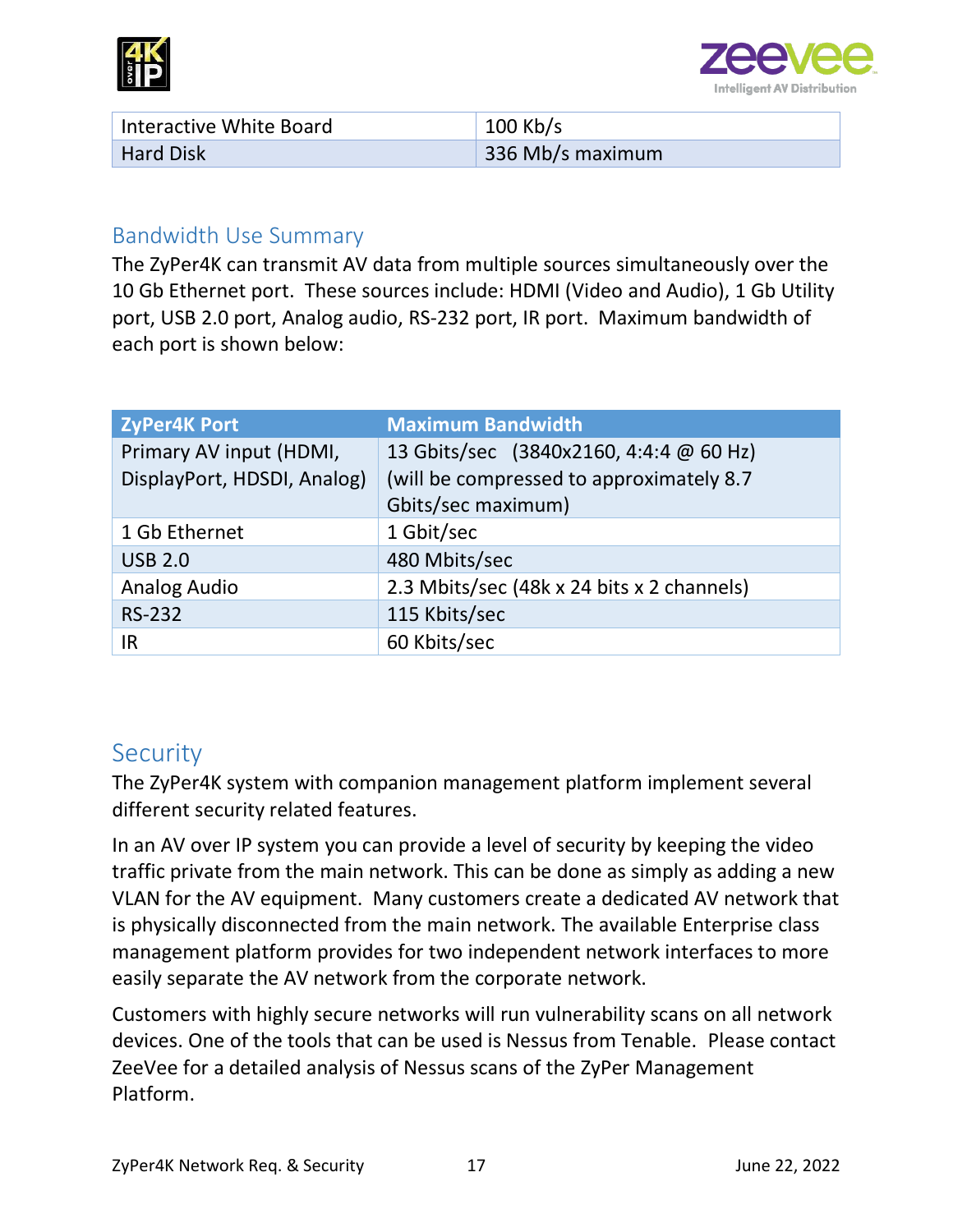



## <span id="page-17-0"></span>Encryption between endpoints

All AV traffic between ZyPer4K encoders and decoders uses an Advanced Encryption Standard (AES-128). This level of encryption is sufficient to protect U.S. Government classified information up to the SECRET level. AV traffic encrypted with AES-128 includes Audio, Video, RS-232, USB and IR communications.

## <span id="page-17-1"></span>High-bandwidth Digital Content Protection

High-bandwidth Digital Content Protection (HDCP) is a form of digital copy protection developed to prevent copying of digital, audio & video content as it travels across connections. The system is meant to stop HDCP-encrypted content from being played on unauthorized devices or devices which have been modified to copy HDCP content. Before sending data, a transmitting device checks that the receiver is authorized to receive it. If so, the transmitter encrypts the data to prevent eavesdropping as it flows to the receiver.

ZyPer4K units support High-bandwidth Digital Content Protection (HDCP 2.2) from end to end. This feature cannot be disabled and provides a 100% assurance of HDCP compliance.

## <span id="page-17-2"></span>Management Platform

Direct from ZeeVee, the Control System has a basic level of security. Access to the management platform either via the ZMP GUI (via JSON) or the API (via Telnet or SSH) is password protected to prevent unauthorized access.

Note that starting with release 2.1 of the API, Telnet access to the management platform can be disabled. See the Management Platform User Guide for details.

## <span id="page-17-3"></span>USB Ports

The ZyPer4K USB ports can be filtered to disable unauthorized access. Filter options include:

- None Allows any USB compatible device to interface over ZyPer4K
- HID Allows only Human Interface Devices (Mouse/Keyboard)
- Storage Allows any USB compatible device except Mass Storage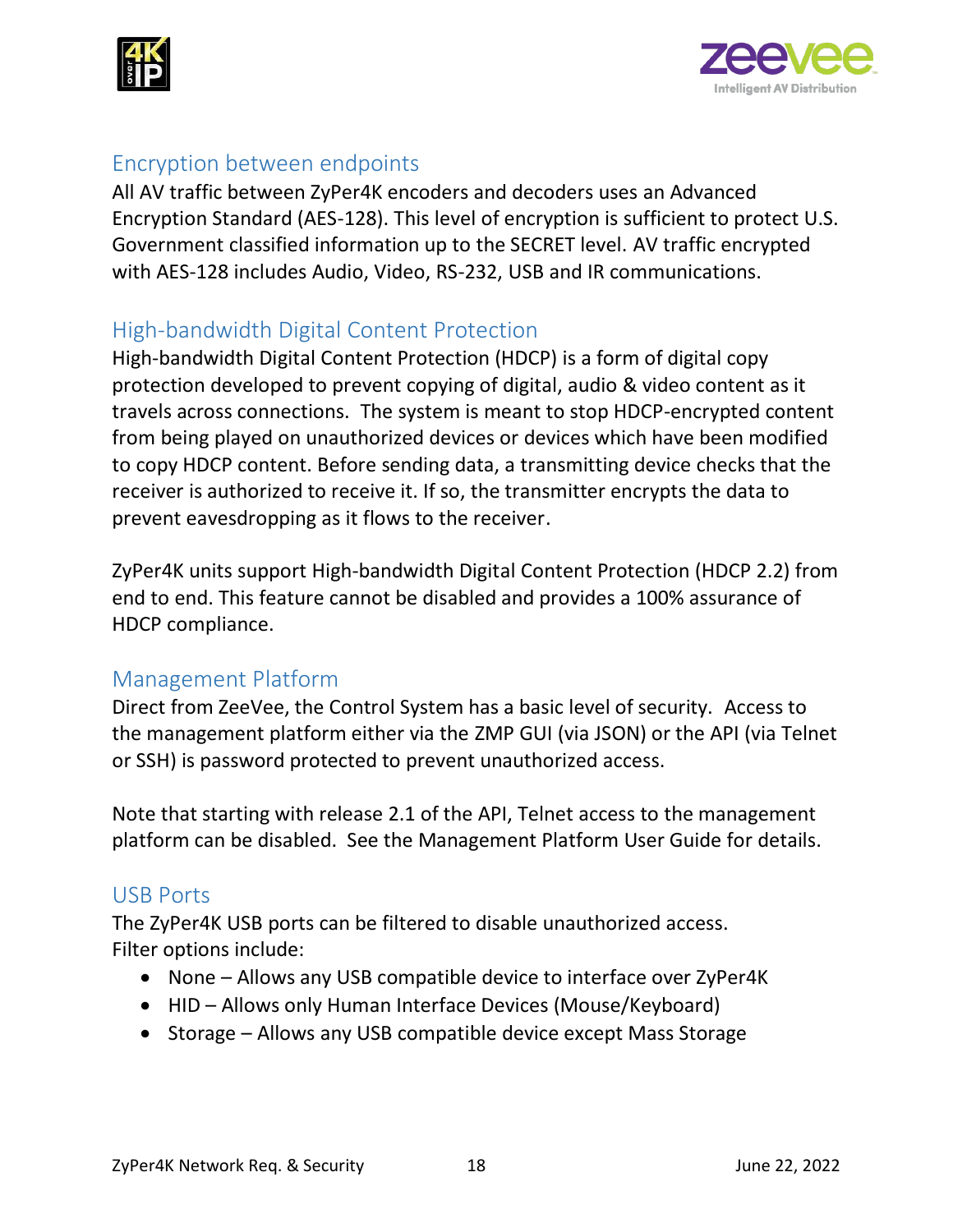



## <span id="page-18-0"></span>1Gb Ethernet utility port

The 1Gb Ethernet utility port found on the ZyPer4K encoders and decoders provides a convenient means of accessing the network. For security reasons these ports can be disabled via the API.

The API command is as follows:

set device <device:mac|name> utilityPort enabled|disabled

## <span id="page-18-1"></span>Port Based Access Control

The ZyPer4K family of products support 802.1X MAC-address Authentication or MAC Address Authentication Bypass (MAB)

802.1X MAC-address Authentication Bypass is an authentication mechanism that lets devices authenticate to the network using their MAC address as an identifier

- A list of authorized MAC addresses of device's NICs is maintained on the RADIUS server for MAB purpose
- MAB can be configured on a per-port basis on the switch
- When a device tries to connect, the switch sends the MAC address of each client to the authentication server
- The RADIUS server checks the MAC address of the client NIC against the list of authorized addresses
- The RADIUS server returns the access policy and VLAN assignment to the switch for each client

Practically speaking, you just have to enter the list of your ZyPer4K TX and RX devices MAC addresses into the RADIUS server and enable on the network.

MAC Address Authentication or MAB is supported by all the major switch vendors including Arista, Cisco, Dell, Extreme, HP, Netgear and Commscope/Ruckus.

#### <span id="page-18-2"></span>10Gb Security

The fact that ZyPer4K is on a 10Gb network and uncompressed video traffic is always greater than 1Gb provides a level of security to "remote data theft". External (Internet) access to any 10Gb AV over IP system will be conducted using a link with 1Gb or much less bandwidth. For example; it is a physical impossibility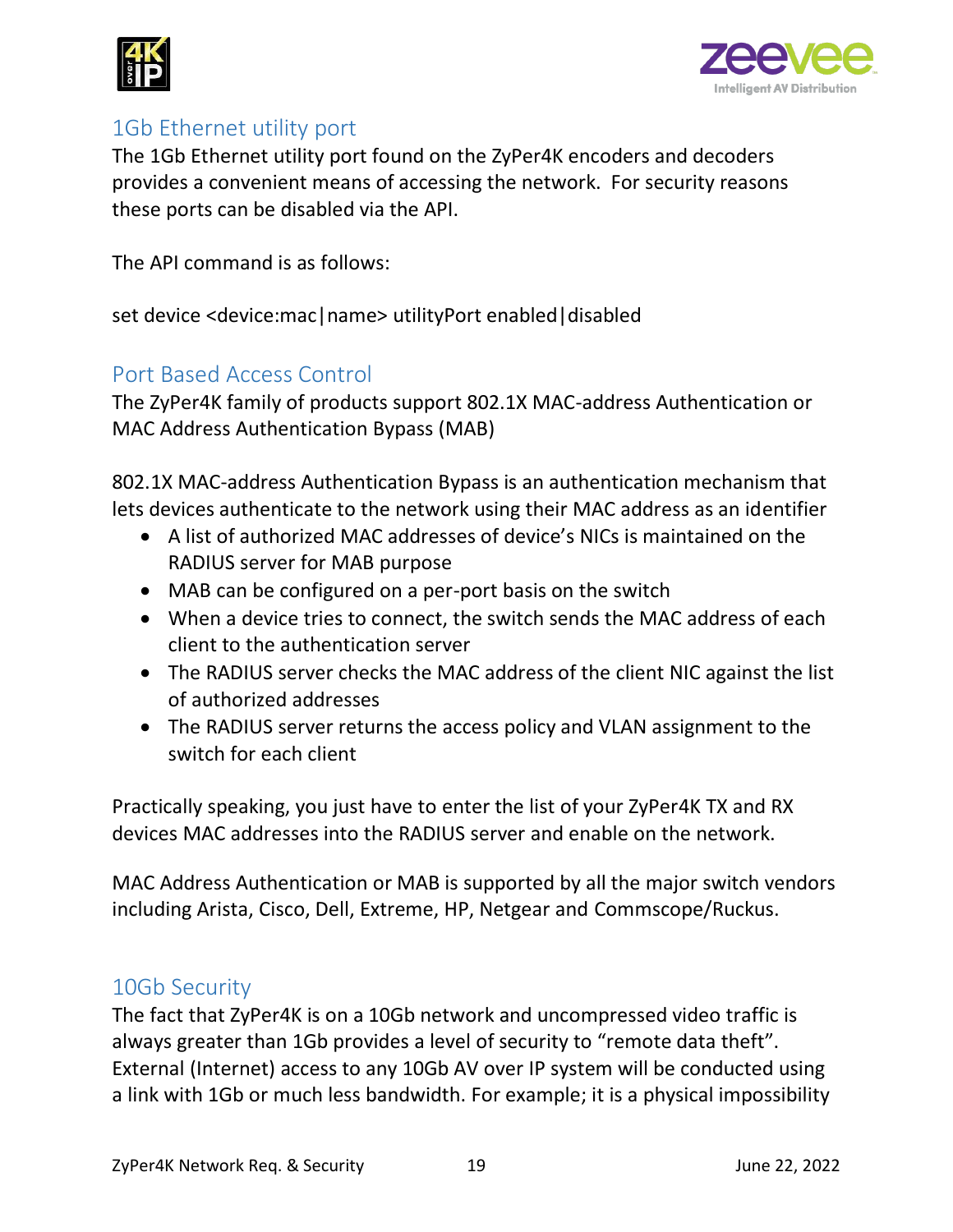



to steal uncompressed AV traffic with a bandwidth of 6.5Gb/sec via a 1Gb/sec link.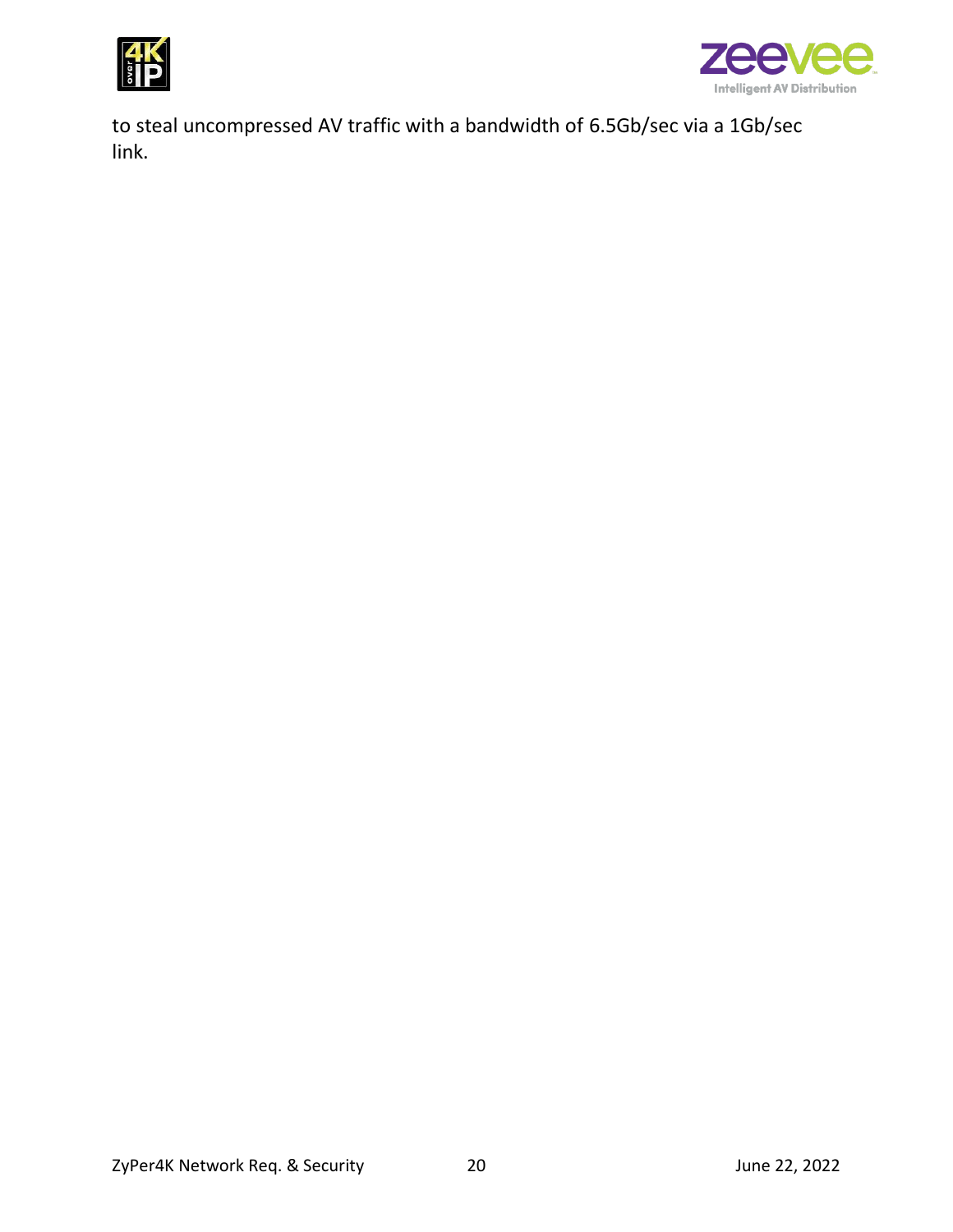



# <span id="page-20-0"></span>Appendix 1: Recommended Switches

The following 10Gbit switches are recommended for use with the ZyPer4K. Please note this is not an all-inclusive list. There are many other switches available that will function with the ZyPer4K.

| <b>Manufacturer</b> | <b>Model #</b>   | <b>Number of Ports</b> |              | <b>Notes</b>                                    |
|---------------------|------------------|------------------------|--------------|-------------------------------------------------|
|                     |                  | <b>Copper</b>          | <b>Fiber</b> |                                                 |
| Netgear             | ProSafe XS708T   | 8                      | 2 (shared)   | Disable Multicast Storm Control                 |
| Netgear             | ProSafe XS712T   | 12                     | 2 (shared)   | <b>Smart Switch</b>                             |
| Netgear             | ProSafe XS716T   | 16                     | 2 (shared)   | <b>Smart Switch</b>                             |
| Netgear             | M4300-8x8F       | 8                      | 8            | <b>Fully Managed Switch</b>                     |
| Netgear             | M4300-12x12F     | 12                     | 12           | <b>Fully Managed Switch</b>                     |
| Netgear             | M4300-16X        | 16                     | 0            | <b>Fully Managed Switch</b>                     |
| Netgear             | M4300-24X        | 24                     | 4 (shared)   | <b>Fully Managed Switch</b>                     |
| Netgear             | M4300-24XF       | 2 (shared)             | 24           | <b>Fully Managed Switch</b>                     |
| Netgear             | M4300-24x24F     | 24                     | 24           | <b>Fully Managed Switch</b>                     |
| Netgear             | M4300-48X        | 48                     | 4 (shared)   | <b>Fully Managed Switch</b>                     |
| Netgear             | M4300-48XF       | 2 (shared)             | 48           | <b>Fully Managed Switch</b>                     |
| Netgear             | M4300-96X        | 96                     | 96           | 96 Max Ports. Configurable as                   |
|                     |                  |                        |              | mix of Copper/Fiber.                            |
| Netgear             | M4500-48XF8C     | $\mathbf 0$            | 48           | Included 8 100Gb uplink ports                   |
|                     |                  |                        |              | for connection to spine switch                  |
| Netgear             | M4500-32C        | 0                      | 32           | 32-port 100G fiber spine switch                 |
| Extreme             | X670-G2-48x-4q   | $\mathbf 0$            | 48           | 4x 40Gb QSFP+ ports                             |
| Extreme             | X690-48x-2q-4c   | 0                      | 48           | 2x 40Gb QSFP+ ports                             |
| Extreme             | X690-48t-2q-4c   | 48                     | $\mathbf 0$  | 2x 40Gb QSFP+ ports                             |
| Arista              | 7050TX-48        | 32                     |              |                                                 |
| Arista              | 7050TX-64        | 48                     |              |                                                 |
| Arista              | 7050TX-128       | 96                     |              |                                                 |
| Arista              | <b>DCS-7504E</b> | 192                    |              | Linecard based                                  |
| Arista              | <b>DCS-7508E</b> | 384                    |              | Linecard based                                  |
| Arista              | <b>DCS-7512E</b> | 576                    |              | Linecard based                                  |
| Arista              | 7150S-24         |                        | 24           |                                                 |
| Arista              | 7150S-52         |                        | 52           |                                                 |
| Arista              | DCS-7504N        |                        | 576          | Linecard based                                  |
| Arista              | <b>DCS-7508N</b> |                        | 1152         | Linecard based                                  |
| Arista              | <b>DCS-7512N</b> |                        | 1728         | Linecard based                                  |
| Dell                | X4012            |                        | 12           |                                                 |
| Dell                | S4048-ON         |                        | 48           | Up to 72 10GbE ports with                       |
|                     |                  |                        |              | breakout cables.                                |
| Commscope/Ruckus    | ICX7550-24F      |                        | 24           |                                                 |
| Commscope/Ruckus    | ICX7650-48F      |                        | 24           |                                                 |
| Commscope/Ruckus    | ICX7750-48F      |                        | 48           | 48 10GbE SFP+ ports and 6 40<br>GbE QSFP+ ports |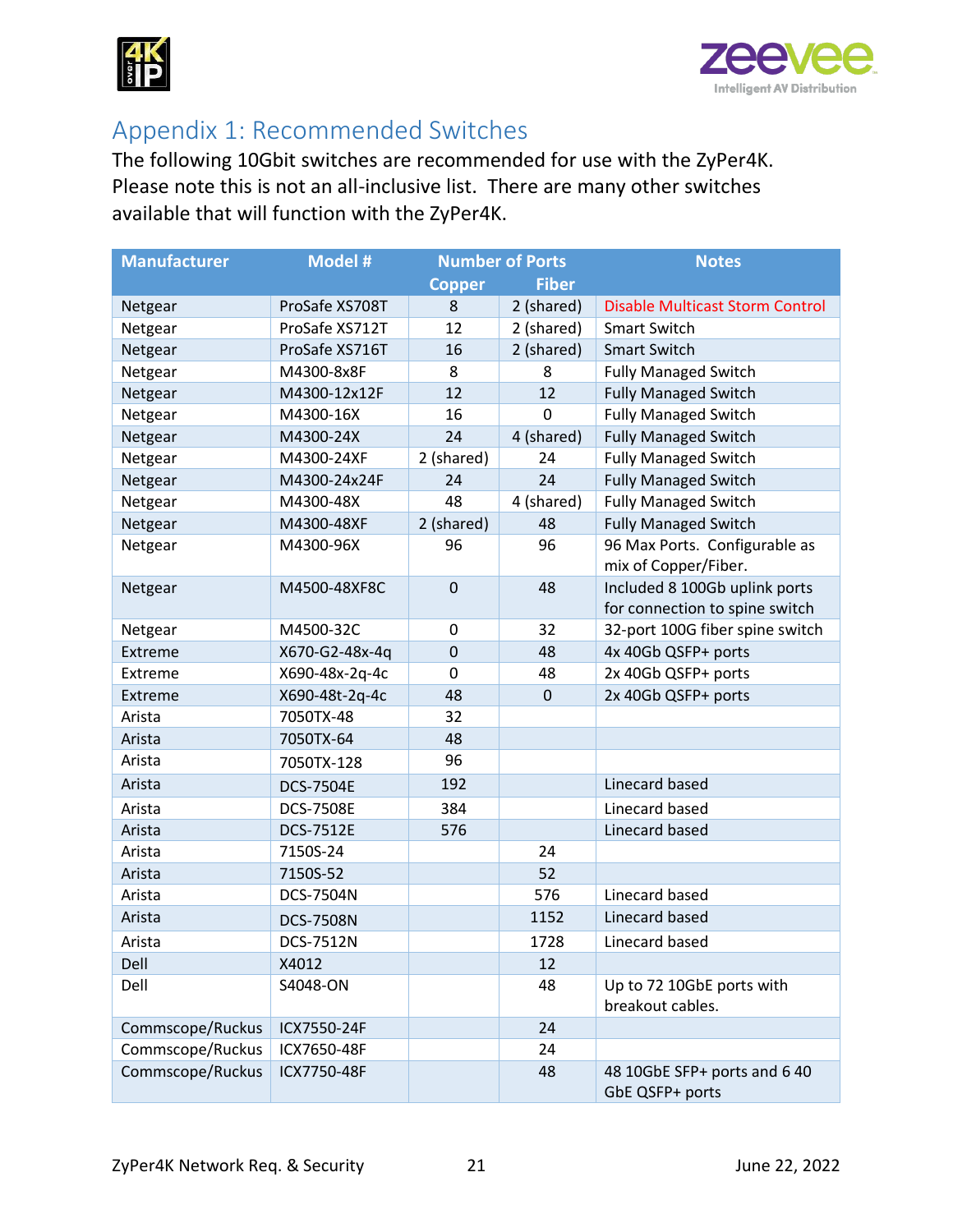



| Commscope/Ruckus | ICX7750-48C          | 48 |    | 48 10GbE RJ45 ports and 6 40<br>GbE QSFP+ ports |
|------------------|----------------------|----|----|-------------------------------------------------|
| Cisco            | Nexus 2348TQ         | 48 | 48 |                                                 |
| Cisco            | WS-C3580-48XS        |    | 48 | 48 10GbE SFP+ ports and 4<br>40GbE QSFP+ ports  |
| Cisco Meraki     | MS425-16             |    | 16 | 2x 40Gb QSFP+ ports                             |
| Cisco Meraki     | MS425-32             |    | 32 | 2x 40Gb QSFP+ ports                             |
| Huawei           | S6720-30C-EI-<br>24S |    | 24 | 24 10GbE SFP+ ports and 2 40<br>GbE QSFP+ ports |
| Huawei           | S6720-54C-EI-<br>24S |    | 48 | 48 10GbE SFP+ ports and 2 40<br>GbE QSFP+ ports |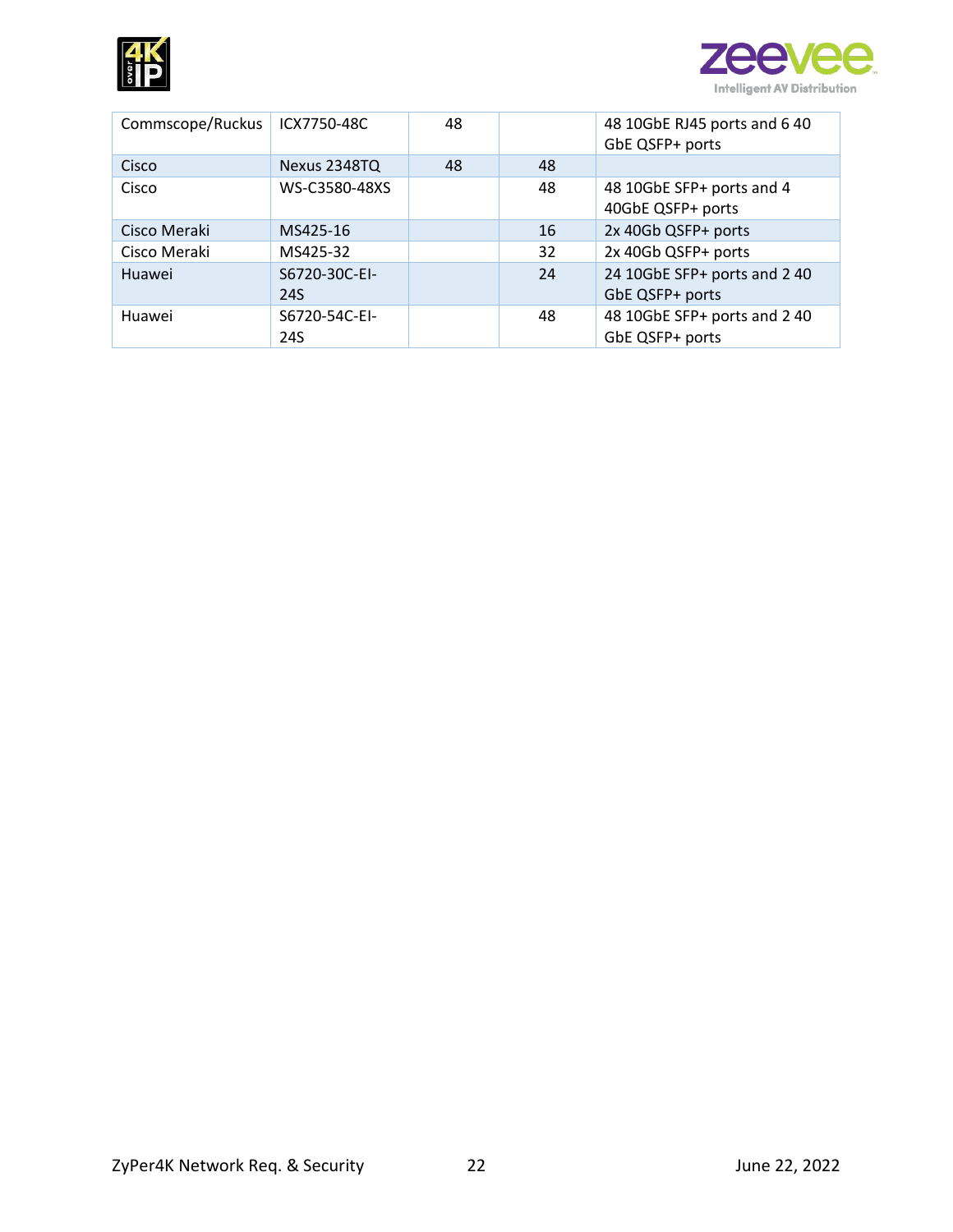



# <span id="page-22-0"></span>Appendix 2: Switch Configuration Options - Generic

Some Switches will work directly out of the box with zero configuration required. Nearly all switches however will provide the user some ability to customize the configuration. The list below includes various switch configuration options that ZeeVee has encountered. Look for these or similar options when configuring your switch. (Netgear M4300 users please see Appendix 3)

- 1. Enable IGMP Snooping
	- a. Must be enabled
- 2. Enable IGMP Snooping on VLAN used by ZyPer4K system
	- a. Must be enabled when all ports default to VLAN used by ZyPer4K system
- 3. Filter/Drop unregistered Multicast traffic
	- a. If not applied, the behavior of the switch will be to broadcast multicast packets if the switch has no known destination for that packet.
	- b. Must be enabled if found
- 4. Unregistered Multicast Flooding
	- a. Must be disabled if found
	- b. Cisco switches No IP IGMP Snooping TCN Flood
- 5. Filter Unregistered Multicast (different wording than number 4 above)
	- a. Must be enabled if found
- 6. Disable IGMP Query (Except on Cisco switches)
- 7. Disable IGMP Query on VLAN used by ZyPer4K system
- 8. Set IGMP Version to IGMP V2
	- a. Must be set if found
- 9. Enable FASTLEAVE on port X
	- a. Should be enabled, if found
- 10.Enable FASTLEAVE for VLAN used by ZyPer4K system
	- a. Should be enabled if found
- 11.Disable Multicast Storm Control on Netgear switches*. (Security-Traffic Control-Storm Control-Multicast Storm Control = Disable)*
- 12.IGMP Report Flood Mode
	- a. Should be enabled if found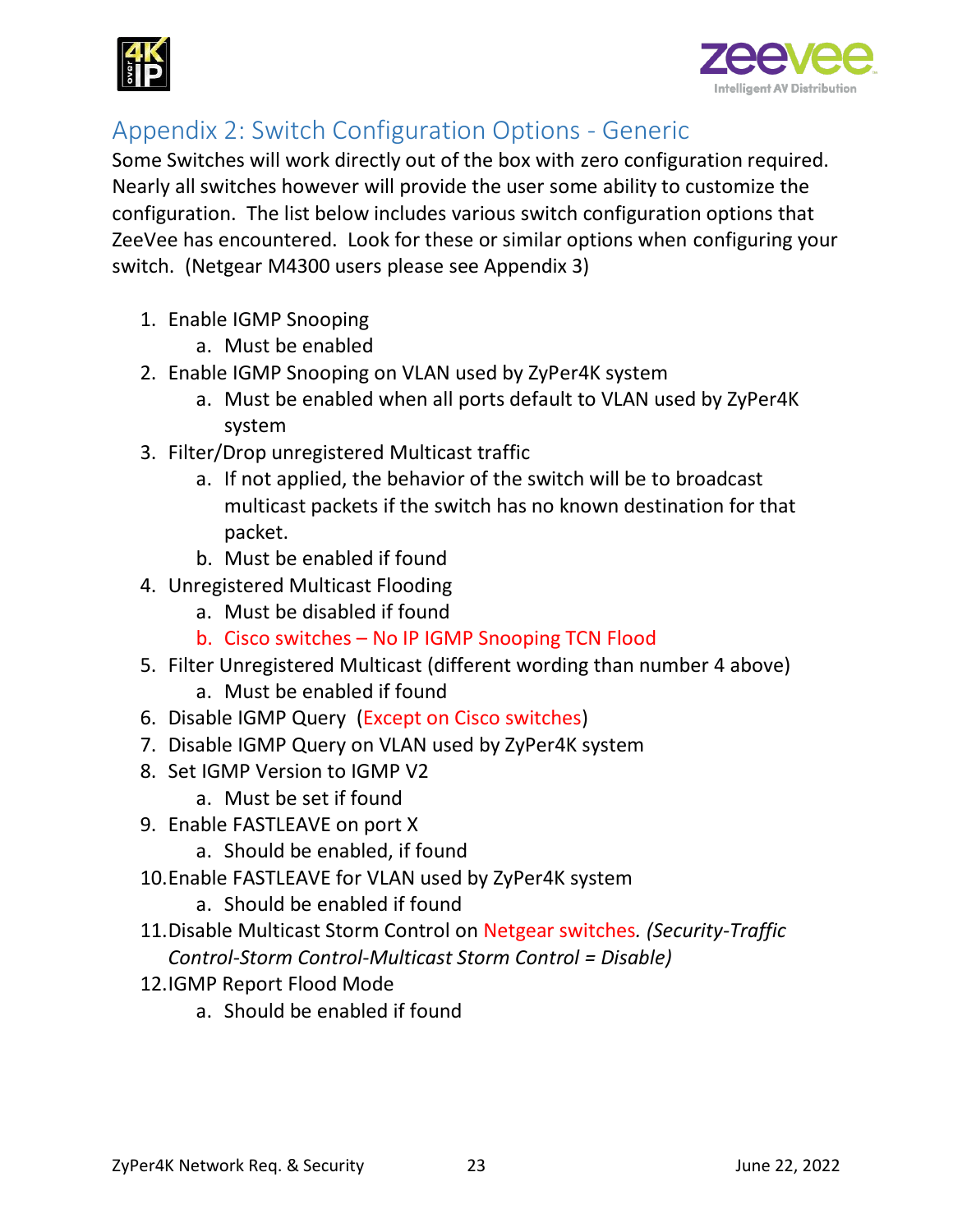



#### **Important Notes:**

- 1. If using switching/L2 network with IGMP snooping
	- a. Cannot have a multicast router anywhere in the network
	- b. If more than one switch, cannot have proxy querier running
	- c. If using Netgear, then more than one switch is fine since it does not require a proxy querier

d. If using Cisco, then can only have one switch since it requires a proxy querier to be running

- 2. If using multicast routing with PIM/Sparse-mode
	- c. Each switch must be acting as a router, separate subnets/VLANS.
	- d. Each switch needs to be a Rendezvous Point in order to ensure shortest-path routing.
	- d. Devices will not be discovered automatically unless broadcast forwarding is enabled between subnets for the devices.
		- i. Or, manually add devices using the API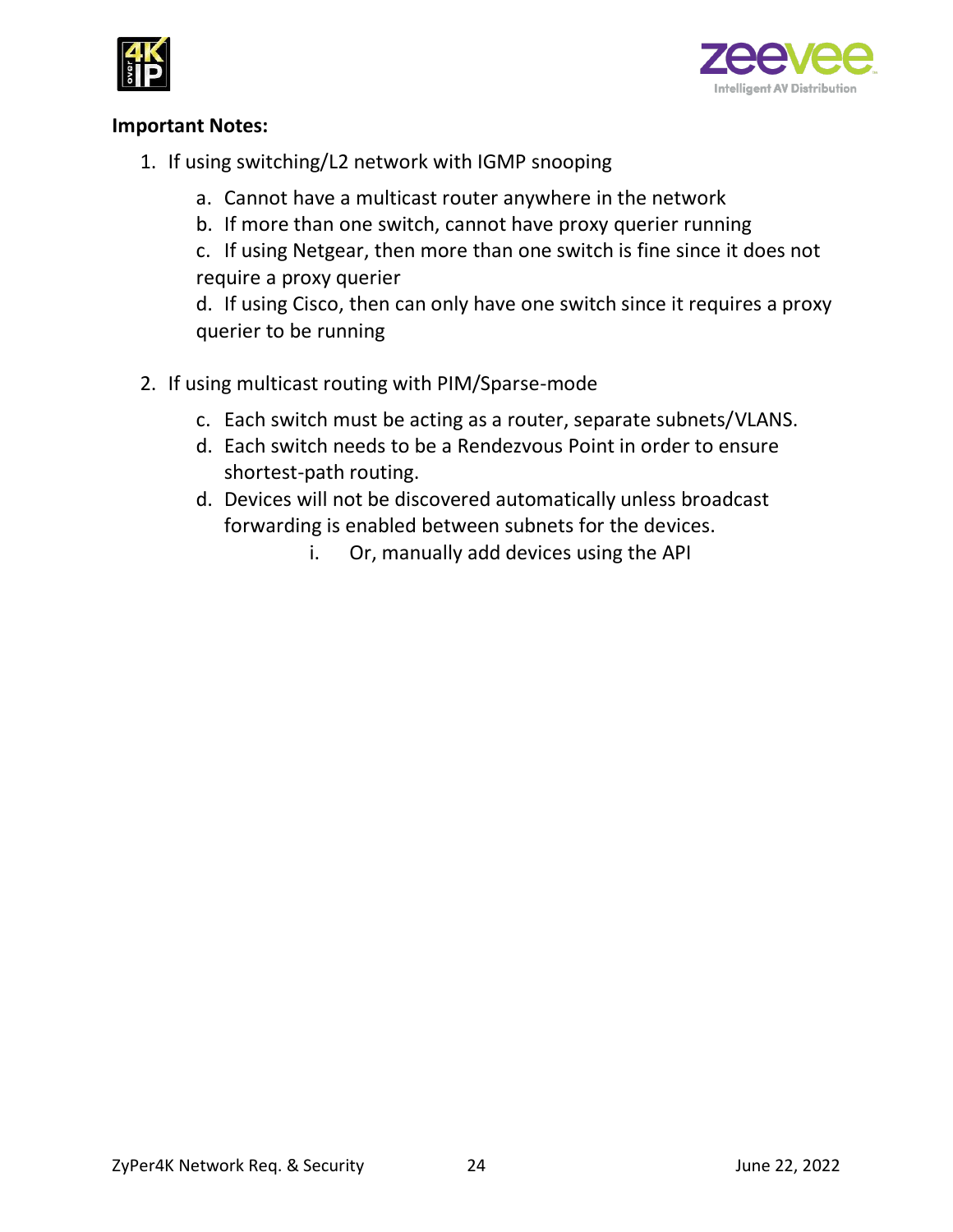



# <span id="page-24-0"></span>Appendix 3: NETGEAR M4300 Switch Configuration

NETGEAR M4300 Series will work directly out of the box with zero configuration required. (Some of these settings are different than shown in Appendix 2. Please using settings below for Netgear M4300 series.)

Visit the Netgear website and update to the latest M4300 firmware prior to checking these settings. *Current version is 12.0.15.7 as of April 6, 2022*

<https://www.netgear.com/support/product/M4300-12X12F.aspx#download>

Access the M4300 User Interface and navigate to "Switching => Multicast => IGMP Snooping". The following are set as default:

#### Configuration:

| Admin Mode                             | ◯ Disable ⊙ Enable          |
|----------------------------------------|-----------------------------|
| Multicast Control Frame Count          | 22835                       |
| Validate IGMP IP header                | ◯ Disable ⊙ Enable          |
| Interfaces Enabled for IGMP Snooping   |                             |
| Proxy Querier Mode                     | ◯ Disable ⊙ Enable          |
| Report Flood Mode                      | ◯ Disable ⊙ Enable          |
| Exclude Mrouter Interface Mode         | ◯ Disable ● Enable          |
| <b>Fast Leave Auto-Assignment Mode</b> | ◯ Disable ⊙ Enable          |
| <b>Operational Mode</b>                | Enable                      |
| <b>IGMP Plus Mode</b>                  | Disable <sup>O</sup> Enable |

#### **VLAN IDs Enabled for IGMP Snooping**

1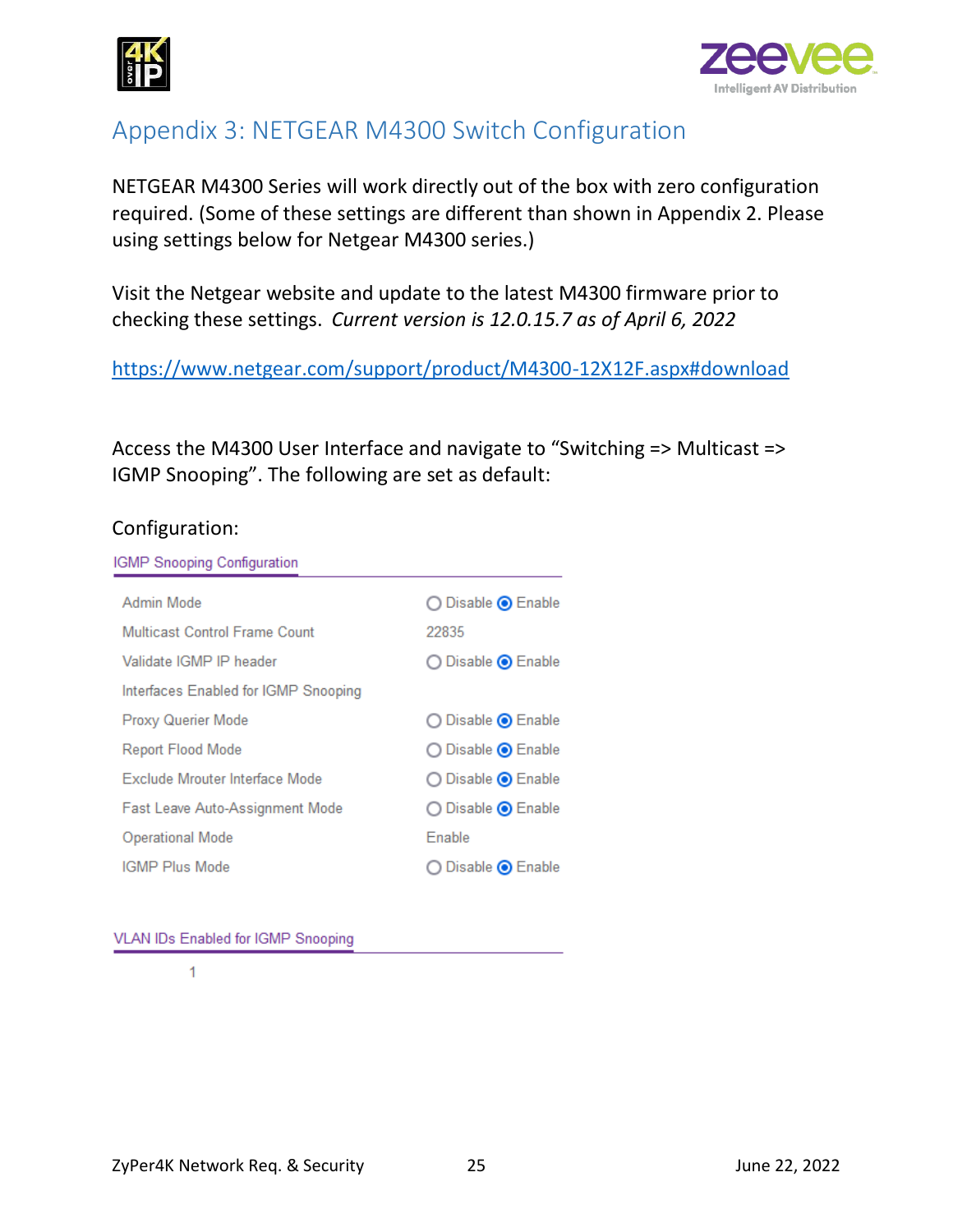



#### IGMP Snooping VLAN Configuration:

| <b>IGMP VLAN Configuration</b>                                                  |  |                                                                                                    |        |     |     |     |         |        |        |        |
|---------------------------------------------------------------------------------|--|----------------------------------------------------------------------------------------------------|--------|-----|-----|-----|---------|--------|--------|--------|
| VLAN ID   Admin Mode   Fast Leave   Membership Interval   Maximum Response Time |  | Multicast Router Report Suppression Proxy Querier Report Flood Mode Exclude Mrouter Interface Mode |        |     |     |     |         |        |        |        |
|                                                                                 |  |                                                                                                    |        |     |     |     | $\sim$  |        |        | $\sim$ |
|                                                                                 |  | Enable                                                                                             | Enable | 600 | 120 | 300 | Disable | Enable | Enable | Enable |

#### Querier Configuration:

| <b>Querier Configuration</b>    |                                      |             |
|---------------------------------|--------------------------------------|-------------|
| Querier Admin Mode              | $\bigcirc$ Disable $\bigcirc$ Enable |             |
| <b>Snooping Querier Address</b> | 0.0.0.0                              |             |
| <b>IGMP</b> Version             | 2                                    | (1 to 2)    |
| Query Interval(secs)            | 60                                   | (1 to 1800) |
| Querier Expiry Interval(secs)   | 180                                  | (60 to 300) |

#### **VLAN IDs Enabled for IGMP Snooping Querier**

 $\mathbf{1}$ 

## Querier VLAN Configuration:

#### IGMP Snooping Querier VLAN Configuration

| $\Box$ VLAN ID | Participate Mode Address |        | <b>State</b> | <b>Version</b> | <b>Address</b> | <b>Version</b> | Querier Election   Querier VLAN   Operational   Operational   Last Querier   Last Querier   Operational Max<br>Response Time |
|----------------|--------------------------|--------|--------------|----------------|----------------|----------------|------------------------------------------------------------------------------------------------------------------------------|
|                |                          |        |              |                |                |                |                                                                                                                              |
|                | <b>Enable</b>            | $0000$ | Querier      |                |                |                | 120                                                                                                                          |

## If a second VLAN is added for ZyPer4K, be sure to copy the IGMP Snooping VLAN Configuration settings to the new VLAN:

|                                                                         | <b>IGMP VLAN Configuration</b> |                |                                               |     |     |     |                                                                                   |               |        |              |
|-------------------------------------------------------------------------|--------------------------------|----------------|-----------------------------------------------|-----|-----|-----|-----------------------------------------------------------------------------------|---------------|--------|--------------|
| VLAN ID Admin Mode Fast Leave Membership Interval Maximum Response Time |                                |                | <b>Multicast Router</b><br><b>Expiry Time</b> |     |     |     | Report Suppression Proxy Querier Report Flood Mode Exclude Mrouter Interface Mode |               |        |              |
|                                                                         |                                | $\mathbf{v}$ . | $\sim$                                        |     |     |     | $\sim$                                                                            | $\mathcal{L}$ | $\sim$ | $\checkmark$ |
|                                                                         |                                | Enable         | Enable                                        | 600 | 120 | 300 | <b>Disable</b>                                                                    | Enable        | Enable | Enable       |
|                                                                         |                                | Enable         | Enable                                        | 600 | 120 | 300 | <b>Disable</b>                                                                    | Enable        | Enable | Enable       |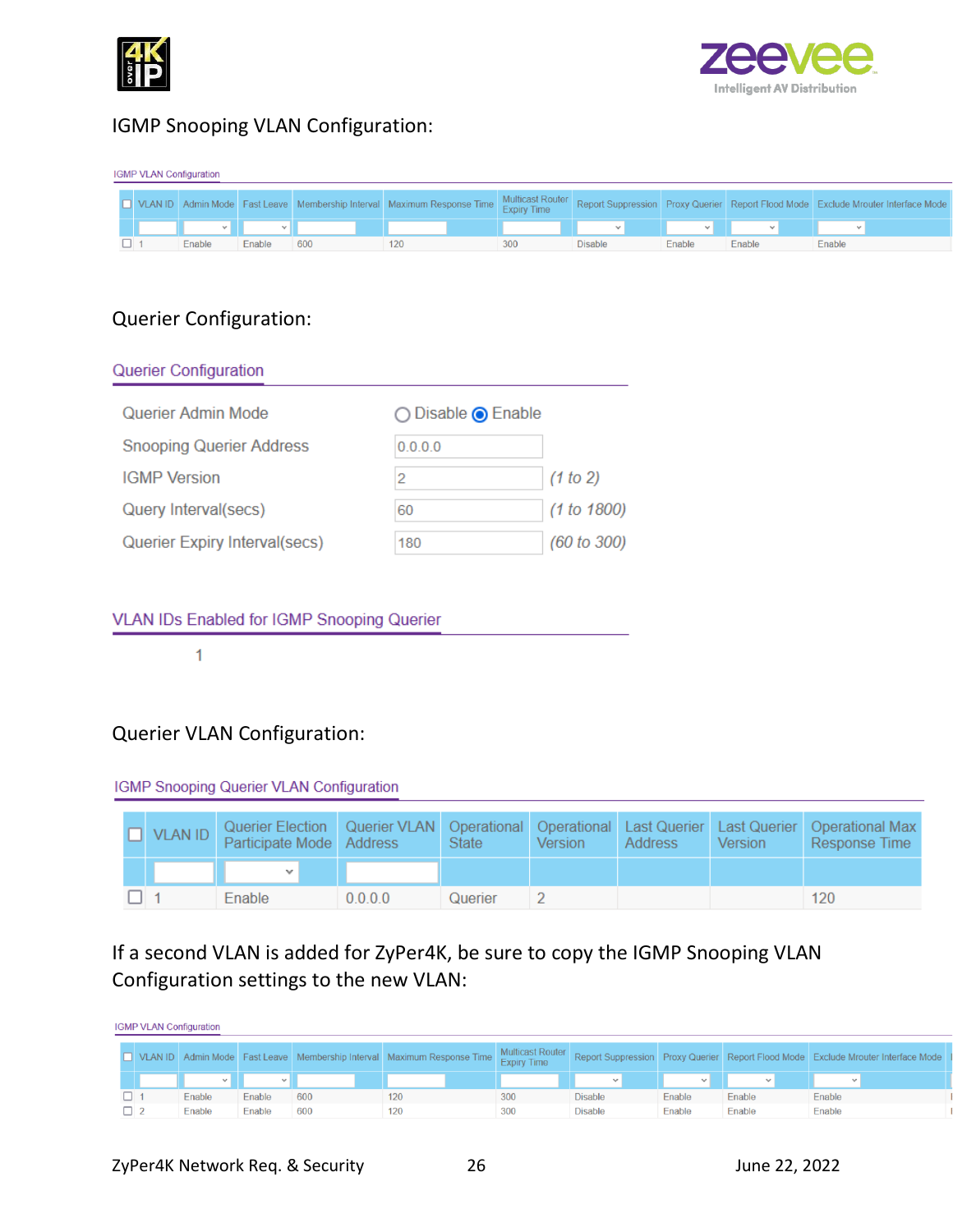



## <span id="page-26-0"></span>Appendix 4: Maximum Transmission Distance

The ZyPer4K product is offered in both Fiber and Copper Ethernet versions. The table below details the maximum transmission distance between either directly connected ZyPer4K units or between the ZyPer4K and a Network Switch.

| <b>Cable / Transmission Type</b>     | <b>Maximum Distance</b>      |
|--------------------------------------|------------------------------|
| 850nm Multi-mode Fiber (MMF) OM3/4   | 300m-400m (990 ft - 1320 ft) |
| 1310nm Single-mode Fiber (SMF) 9/125 | 10km                         |
| 1550nm Single-mode Fiber (SMF) 9/125 | 40km                         |
| Category 5                           | Not supported                |
| Category 5e                          | 55m (180 ft)                 |
| Category 6 UTP                       | 55m (180 ft)                 |
| Category 6 STP                       | 100m (330 ft)                |
| Category 6A UTP                      | 100m (330 ft)                |
| Category 7                           | 100m (330 ft)                |
| Category 7A                          | 100m (330 ft)                |

UTP = Unshielded Twisted Pair

STP = Shielded Twisted Pair

**Important Note:** If using PoE with ZyPer4K-XS units; the ZyPer4K-XS must have a path to the ground. This grounding can be accomplished by using a shielded network cable (F/UTP) or by making sure the ZyPer4K-XS itself or the connected HDMI display is grounded. (i.e. A 3-prong power connector on display)

**Note:** To achieve maximum distances with Fiber cable it is critical to ensure use of proper Fiber Optic Transceivers and cable types.

| ZeeVee Part #   | <b>Description</b>                              | <b>Distance</b> |
|-----------------|-------------------------------------------------|-----------------|
| Z4KSFP10G85-3M  | Fiber Optic Transceiver, SFP+ 10Gbps 850nm MMF  | 300-400m        |
| Z4KSFP10G31-10K | Fiber Optic Transceiver, SFP+ 10Gbps 1310nm SMF | 10km            |

| <b>Fiber Cable Type</b> | <b>Cable</b>    | <b>Cable Distance Maximum</b> |
|-------------------------|-----------------|-------------------------------|
| Single Mode fiber       | OS <sub>2</sub> | 10km                          |
| Multimode fiber         | OM3             | 300 <sub>m</sub>              |
| Multimode fiber         | OM4             | 400 <sub>m</sub>              |
| Multimode fiber         | OM <sub>5</sub> | 300 <sub>m</sub>              |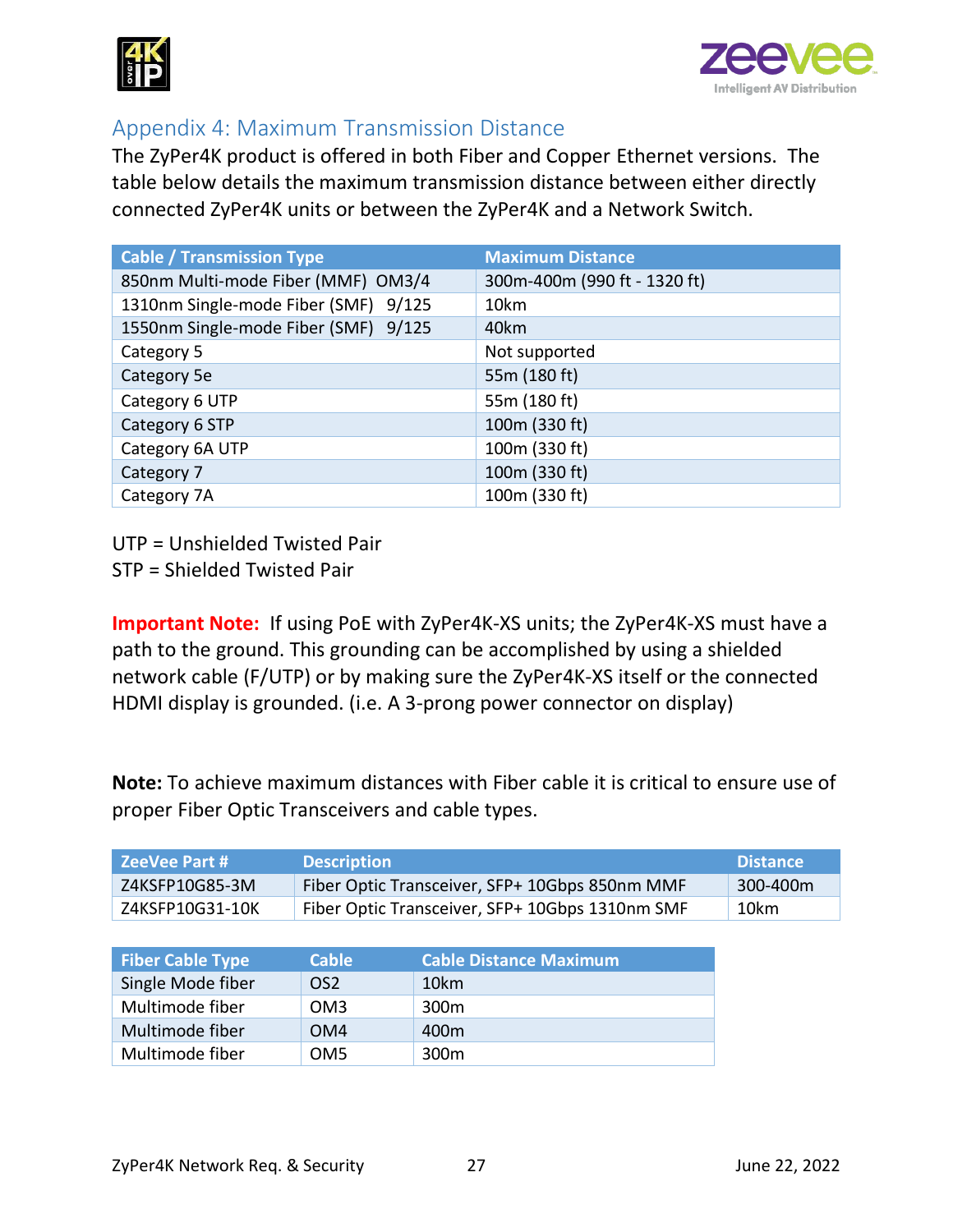



ZeeVee also offers Passive Direct Attach cables for 10G connections between switches.

| l ZeeVee Part # | <b>Description</b>                    | Length |
|-----------------|---------------------------------------|--------|
| Z4KSFP-DAC-1.0M | Passive Copper AWG30 10GBase SFP+ DAC | 1.0m   |
| Z4KSFP-DAC-2.0M | Passive Copper AWG24 10GBase SFP+ DAC | 2.0m   |

## <span id="page-27-0"></span>Appendix 5: Netgear M4300-96x and M4500 Important Notes

When using the Netgear M4300-96x with 40G ports provided by the APM402XL module it is important to note that only specific 40G QSFP+ modules and fiber optic cable are supported.

For very short distances it is recommended to use a copper DAC cable such as the Netgear AXLC761 or Netgear AXLC763. (1M or 3M)

For distances longer than 3M, Netgear supports both Multimode and Single mode fiber options. For Single mode, Netgear supports the following QSFP+ modules from Cisco and Meraki:

Cisco part QSFP-40G-LR4-S or Meraki MA-QSFP-40G-LR4

For Multimode, Netgear supports the following QSFP+ modules with LC style connectors. Please note all this, is for duplex MMF (BiDi) - so LC and only two strands.

The supported modules are the Cisco QSFP-40G-SR-BD or Meraki MA-QSFP-40G-SR-BD

Netgear themselves does not provide multimode 40G QSFP+ modules and directs customers to the Cisco or Meraki modules above.

Netgear can be reached via email at [ProAVDesign@netgear.com](mailto:ProAVDesign@netgear.com)

When using the 100G ports on the Netgear M4500 series switches the following Netgear 100G DAC and QSFP+ modules are recommended.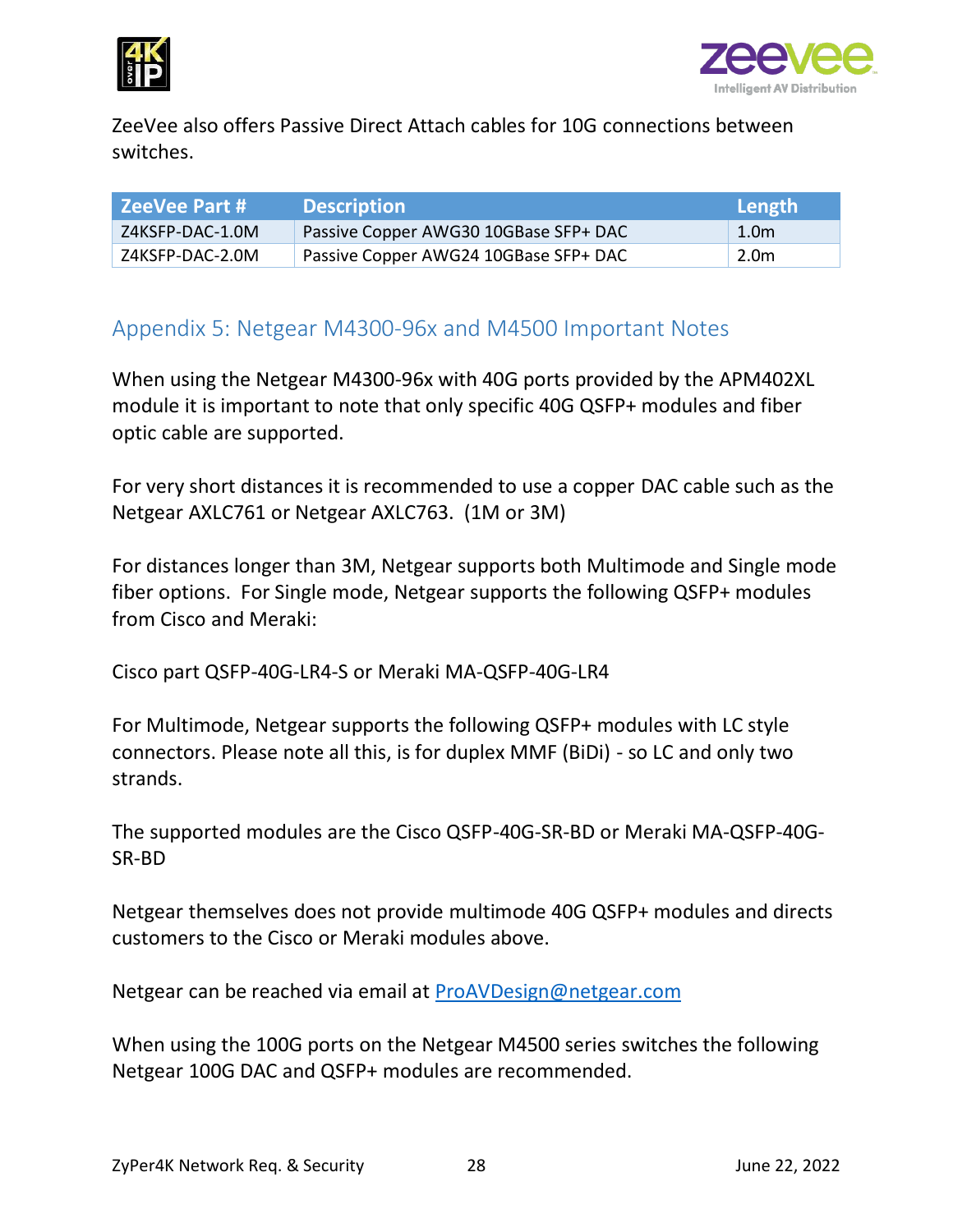



<span id="page-28-0"></span>

| <b>Netgear Part #</b> | <b>Description</b>                                                         |
|-----------------------|----------------------------------------------------------------------------|
| ACC761                | 100G Direct Attach QSFP28 to QSFP28 1 Meter Passive DAC Cable              |
| ACC763                | 100G Direct Attach QSFP28 to QSFP28 3 Meter Passive DAC Cable              |
| <b>ACM761</b>         | 100GBASE-SR4 MMF 100m MTP/MPO (4 duplex MMF links) 100m QSFP28 Transceiver |
| <b>ACM762</b>         | 100GBASE-LR4 LC SMF (one duplex SMF link) 10km QSFP28 Transceiver          |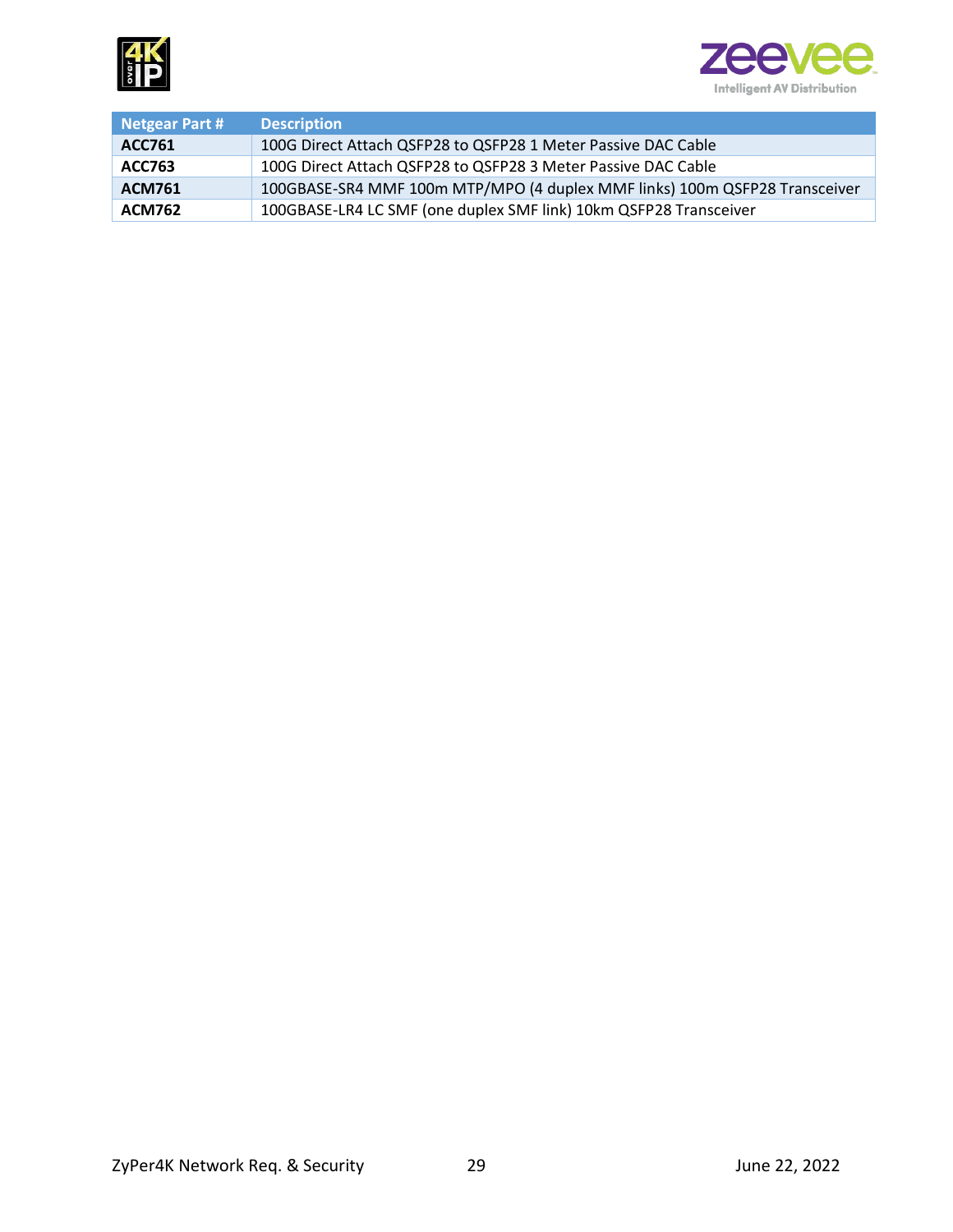



#### **Disclaimers**

ZeeVee has striven to ensure that this document is accurate and represents the described products fully. Although, ZeeVee assumes no responsibility for errors found, should any be found, please contact [support@zeevee.com](mailto:support@zeevee.com) and corrections will be issued as appropriate.

Customers should always consult with qualified Network Engineers regarding all network designs. Design guidance provided by ZeeVee should be considered for reference only. It is up to the customer to validate and implement any network designs. ZeeVee cannot and will not be held responsible for network designs, equipment, cabling or other installation related network items.

ZeeVee hardware designs are property of ZeeVee.

Components, sub-assemblies, and methods utilized in the designs are free of any encumbrances or appropriate licenses and rights have been obtained by ZeeVee for the use in the described products in the intended manner.

ZeeVee software is the sole property of ZeeVee except within the restrictions and guidelines of any open-source or public-license component utilized. ZeeVee represents that normal usage of the product in a typical customer installation is fully within the granted rights and privileges of any licensed component. Visit [www.zeevee.com](http://www.zeevee.com/) for further details.

The specifications of the described products may change at any time without notice.

ZeeVee forbids unauthorized disassembly, reverse-engineering, duplication, or any other attempt to recreate all or portions of the hardware or software outside of any use explicitly authorized in writing by ZeeVee.

#### **Trademarks**

All trademarks are the property of their respective owners.